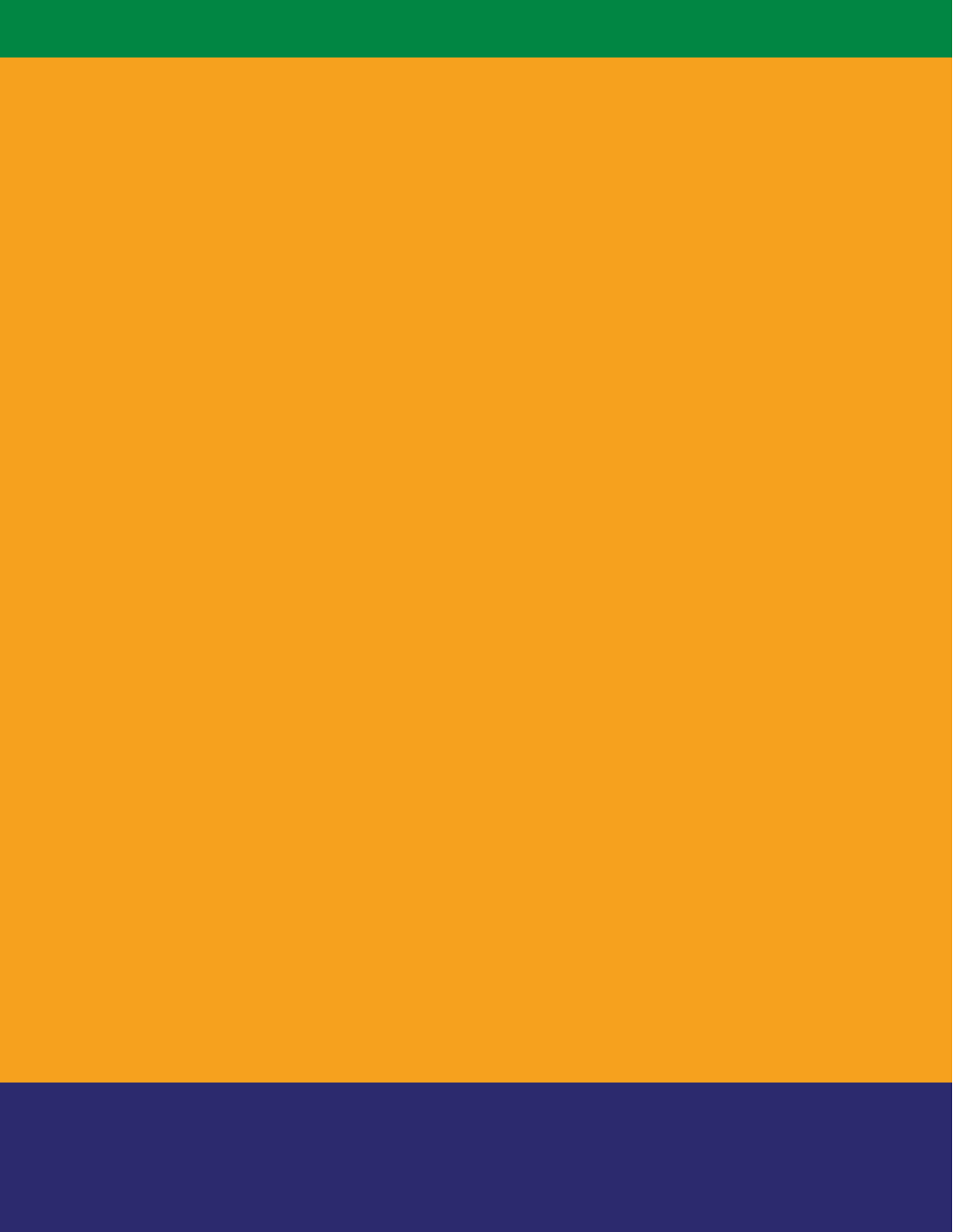### **Preparing for the Flu: A Communication Toolkit for Schools (Grades K-12)**

The purpose of "Preparing for the Flu: A Communication Toolkit for Schools" is to provide basic information and communication resources to help school administrators implement recommendations from CDC's Guidance for State and Local Public Health Officials and School Administrators for School (K-12) Responses to Influenza during the 2009-2010 School Year.

The toolkit includes:

- Questions and Answers about CDC's *Guidance for State and Local Public Health Officials and School Administrators for School (K-12) Responses to Influenza during the 2009-2010 School Year*
- ▶ 2 Fact Sheets to Inform Schools and Teachers
	- *Action Steps for Schools to Prevent the Spread of Flu*
	- *Action Steps for Teachers to Prevent the Spread of Flu*

#### ▶ 3 Fact Sheets to Inform Parents

- Action Steps for Parents if School is Dismissed or Children are  *Sick and Must Stay Home*
- *Action Steps for Parents to Protect Your Child and Family from the Flu this School Year*
- *Action Steps for Parents of Children at High Risk for Flu Complications*
- Information on Where to Find Posters for Schools about Flu Prevention
- ▶ 2 Template Letters (or E-mails) for Schools to Send to Parents
	- *Steps the School is Taking During Current Flu Conditions*
	- *Steps the School is Taking During More Severe Flu Conditions*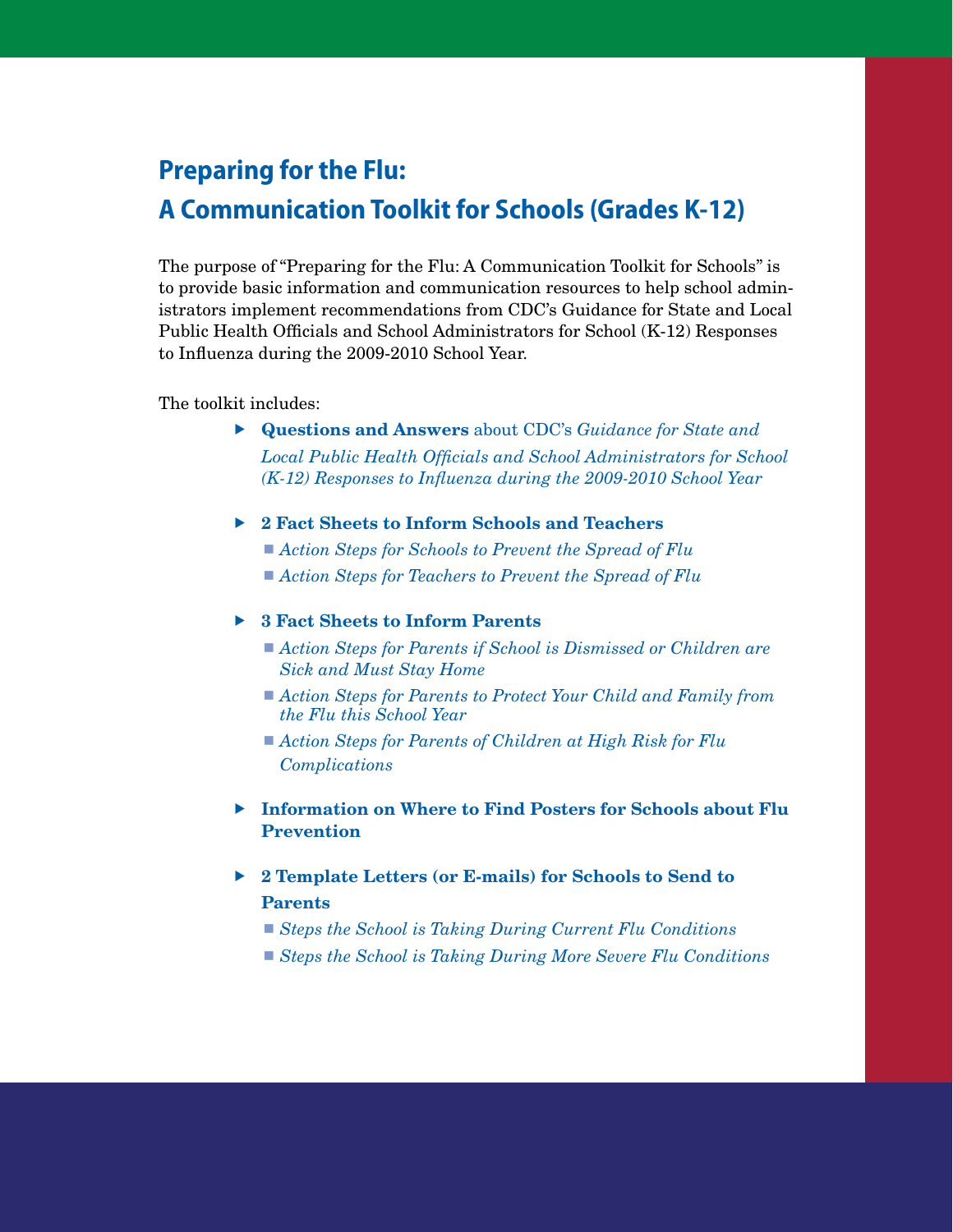### **Questions and Answers about CDC Guidance for State and Local Public Health Officials and School Administrators for School (K-12) Responses to Influenza during the 2009-2010 School Year**

### Q. How does CDC's new flu guidance for schools differ from the previous school guidance documents?

The new guidance applies to any flu virus circulating during the 2009-2010 school year, not only 2009 H1N1 flu. The new guidance recognizes the need to balance the risks of illness among students and staff with the benefits of keeping students in school. It offers specific steps for school staff, parents, and students to take given the current flu conditions as well as for more severe flu conditions. The new guidance also provides information for making decisions at the community level about when to use these strategies aimed at schools.

In addition, this guidance recommends that, based on current flu conditions, students and staff with flu-like illness stay home until at least 24 hours after they no longer have a fever or signs of a fever. This should be determined without the use of fever-reducing medications (any medicine that contains ibuprofen or acetaminophen). This is a shorter time period from the previous guidance which recommended that sick students and staff stay home 7 days after symptoms begin. The 7 day period away from school for sick students and staff would still be recommended under more severe flu conditions. In addition, this longer period should be used in healthcare settings and in any place where a high number of high-risk people may be exposed, such as childcare facilities for children younger than 5 years of age.

### Q. Why should we be concerned about the spread of flu in schools?

Students can get sick with flu and schools may act as a point of spread, where students can easily spread flu to other students and their families. So far, with 2009 H1N1 flu, the largest number of cases has been in people between the ages of 5 and 24-years-old.

### Q. Which students and staff are at higher risk for complications from flu?

Anyone can get the flu (even healthy people), and serious problems from the flu can happen at any age. However, children younger than 5 years old, but especially children younger than 2 years old; people aged 65 years or older; pregnant women; adults and children who have asthma, neurological and neurodevelopmental conditions; chronic lung disease; heart disease; blood disorders; endocrine disorders, such as diabetes;



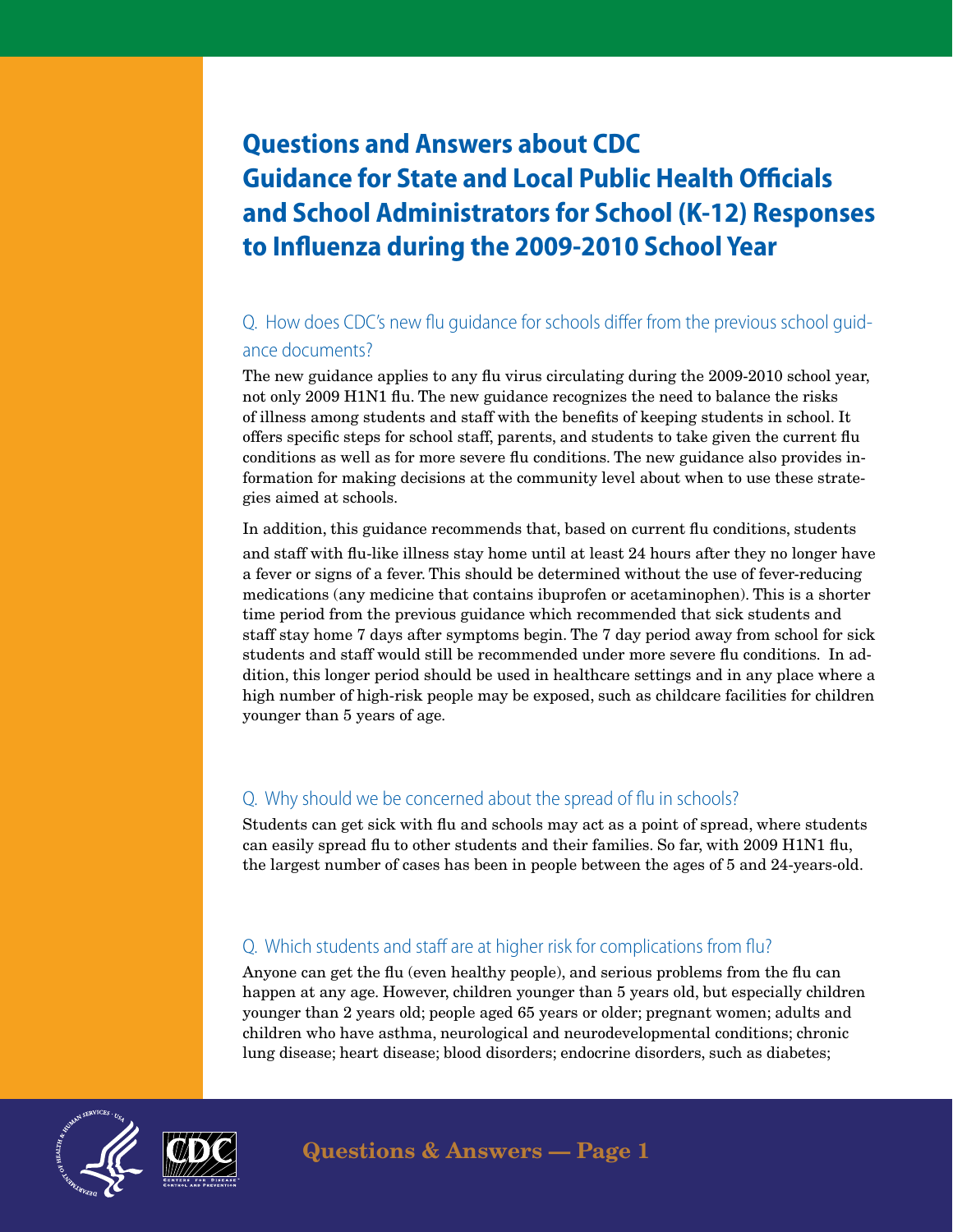kidney, liver, and metabolic disorders; weakened immune system due to disease or medication; and people younger than 19 years of age who are receiving long-term aspirin therapy are more likely to get complications from the flu. For more information on people at higher risk for flu complications, visit <http://www.cdc.gov/h1n1flu/highrisk.htm>.

### Q. How will schools and communities decide what steps to take?

CDC and other public health agencies will be monitoring national data on the number of people who seek care for flu-like illness, as well as the number of hospitalizations and deaths. CDC will also look at the geographic spread of flu-like illness and will look for changes in the characteristics of the virus. By comparing data on a weekly basis with seasonal flu trends and trends from the 2009 H1N1 flu from April through December 2009, CDC will be able to provide advice to state and local agencies on appropriate steps to take. States and local communities can expect the impact of flu in their communities to be different from that seen in other parts of the country. States, communities, and schools should consider:

- $\blacktriangleright$  who needs to be involved in the decision-making process and include those people in regular communications,
- $\blacktriangleright$  the severity of flu and the impact in the community and in the schools, and
- $\blacktriangleright$  the goals, feasibility, and community's acceptability of the action steps being considered.

### Q. What can families, students, and school personnel do to keep from getting sick and spreading flu?

Families, students, and school staff can keep from getting sick with flu in three ways:

- **F** Practicing good hand hygiene. Students and staff members should wash their hands often with soap and water, especially after coughing or sneezing. Alcoholbased hand rubs are also useful.
- **F** Practicing respiratory etiquette. The main way that the flu spreads is from person to person in the droplets produced by coughs and sneezes, so it's important to cover your mouth and nose with a tissue when you cough or sneeze. If you don't have a tissue, cough or sneeze into your elbow or shoulder, not into your hands.
- f Staying home if you're sick. Keeping sick students at home means that they keep their viruses to themselves rather than sharing them with others.

Students, staff, and their families must take personal responsibility for helping to slow the spread of the virus by practicing these steps to keep from getting sick with flu and protecting others from getting the flu.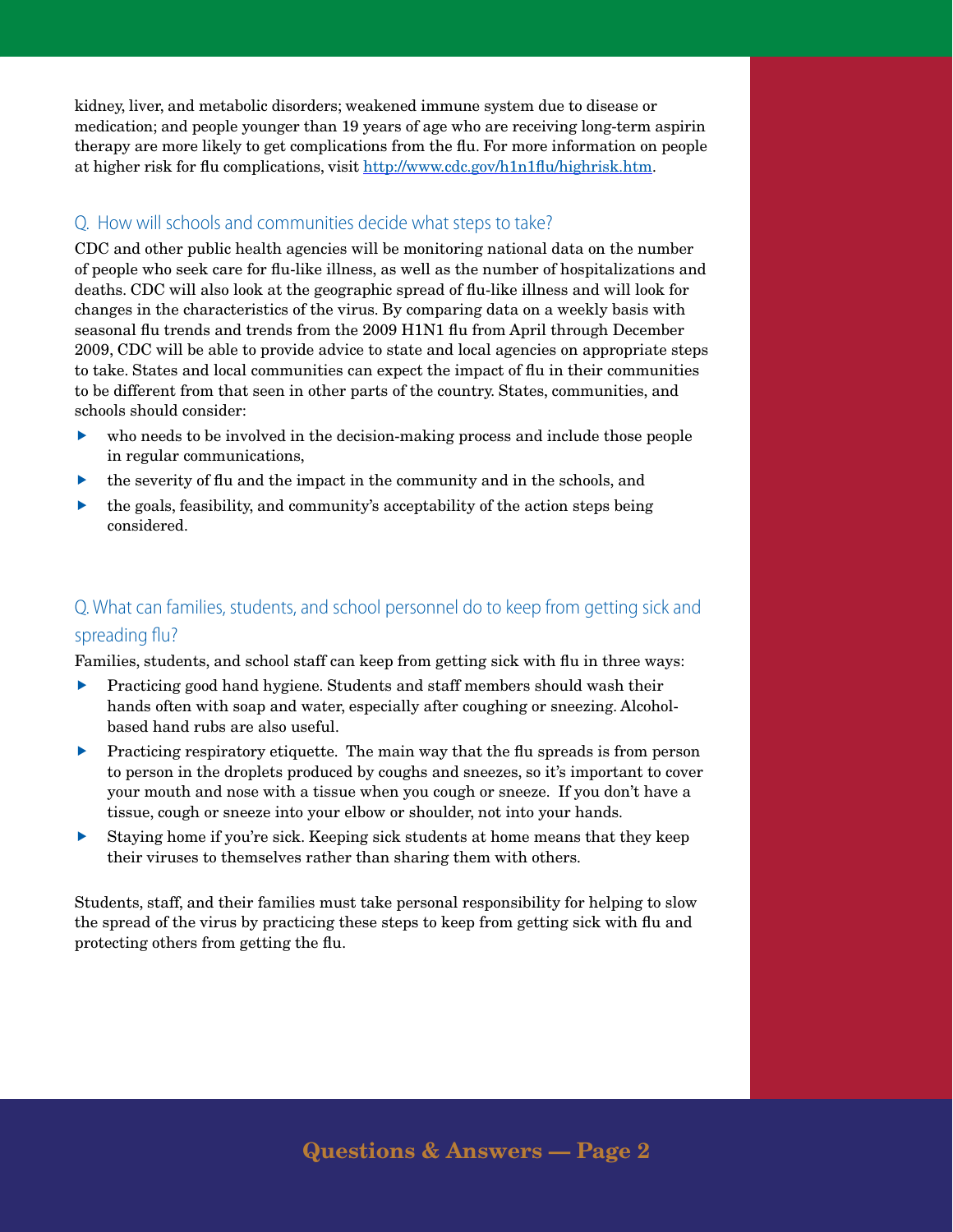### Q. What is the best way to practice good hand hygiene?

- $\blacktriangleright$  Washing your hands with soap and water for at least 20 seconds (the time it takes to sing "Happy Birthday" twice) is the best way to keep your hands from spreading the virus.
- Alcohol-based hand rubs containing at least  $60\%$  alcohol are also useful.
- f If soap and water are not available and alcohol-based products are not allowed in the school, other hand rus that do not contain alcohol may be useful for cleaning hands. However, they may not be as useful as alcohol-based rubs.

### Q. What steps can schools take to keep students and staff from getting sick?

Schools should take the following steps to help keep students and staff from getting sick with flu. These steps should be followed ALL the time, and not only during a flu pandemic.

- $\blacktriangleright$  Encourage respiratory etiquette by providing staff and students
	- education and reminders about covering coughs and sneezes, and
	- easy access to tissues and running water and soap or alcohol-based hand rubs.
- $\blacktriangleright$  Remind staff and students to practice good hand hygiene and provide the time and supplies for students and staff to wash their hands when needed.
- $\blacktriangleright$  Send sick students and staff home. Advise students, staff, and families that sick people should stay at home until at least 24 hours after they no longer have a fever or signs of a fever. This should be determined without the use of fever-reducing medicines (any medicine that contains ibuprofen or acetaminophen). They should stay home until at least 24 hours after they no longer have a fever even if they are using antiviral medicines. Schools should revise their policies and incentives to avoid unknowingly penalizing students who stay home when they are sick (e.g., perfect attendance awards).
- $\triangleright$  Clean surfaces and items that are more likely to have frequent hand contact with cleaning agents that are usually used in these areas. Additional disinfection beyond routine cleaning is not recommended. Some states and localities have laws about specific cleaning products used in schools. School officials should contact their state health department and department of environmental protection for additional guidance.
- $\blacktriangleright$  Move students and staff who become sick at school to a separate room until they can be sent home. Limit the number of staff who take care of the sick person and provide a surgical mask for the sick person to wear if they can tolerate it.
- $\blacktriangleright$  Have Personal Protective Equipment (PPE) such as masks available and ensure it is worn by school nurses and other staff caring for sick people at school.
- $\blacktriangleright$  Encourage sick students and staff at higher risk of complications from flu to get a medical evaluation as soon as possible. It's very important that antiviral drugs be used early to treat flu in people who are very sick (for example people who are in the hospital) and people who are sick with the flu and have a greater chance of getting serious flu complications. Other people may also be treated with antiviral drugs by their health care provider this season.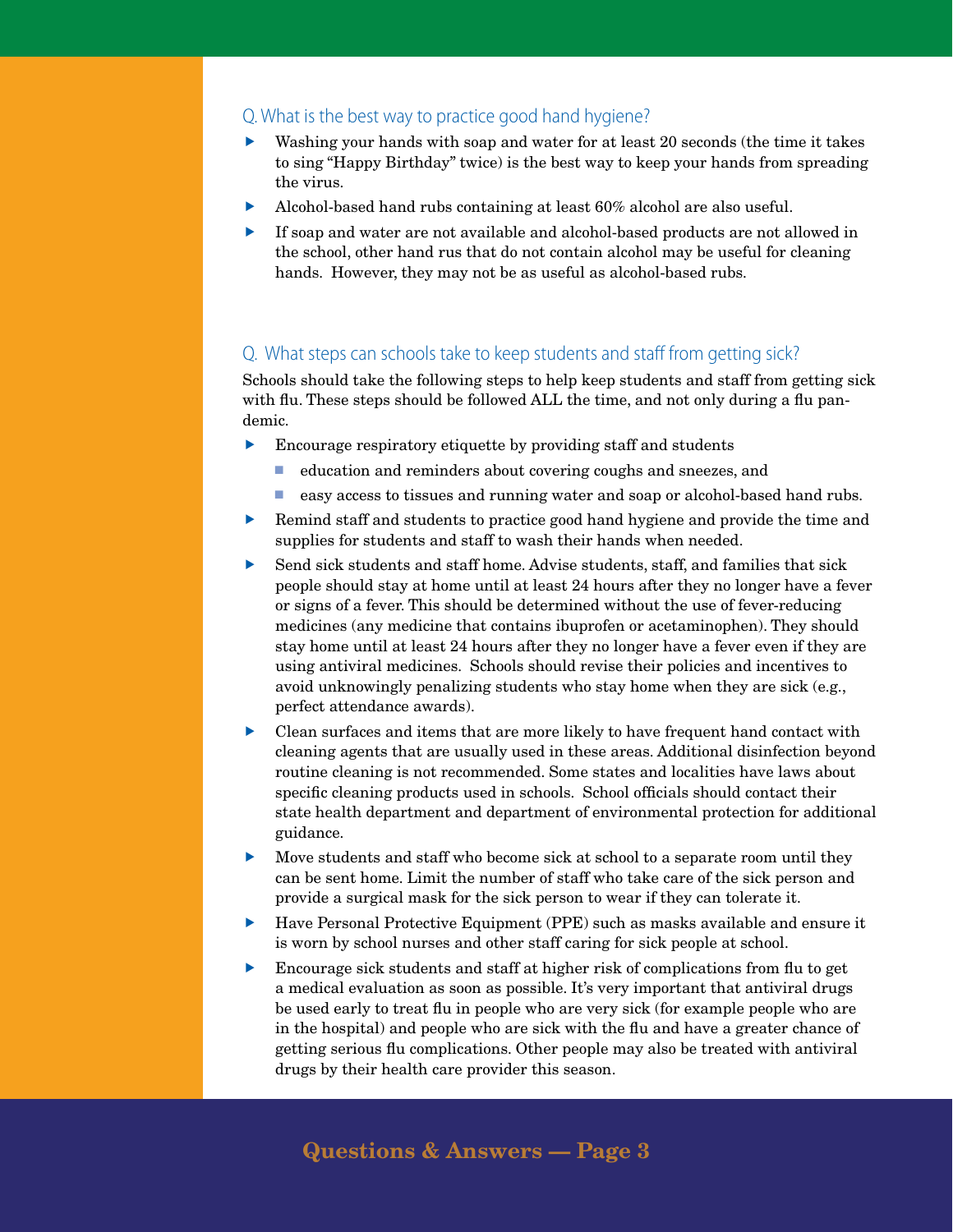Consider dismissing students if a large proportion of staff are at higher risk of flurelated complications. This strategy would be applicable to very few schools nationwide. Settings where this strategy might be appropriate are in schools for pregnant women and schools with many medically fragile children.

#### Q. What should I do if I'm pregnant and I work or attend a K-12 school?

Pregnant women working in or attending schools should follow the same guidance as the general public about staying home when sick, hand hygiene, respiratory etiquette, and routine cleaning. Pregnant women are at higher risk of complications from flu and should speak with their health care provider as soon as possible if they develop a flu-like illness to find out whether they should take antiviral flu medicines. Any person at high risk for flu complications should do the same. Early treatment with antiviral flu medicines is recommended for pregnant women who have the flu. Pregnant women and their health care providers should know that they are part of the primary target group to receive the 2009 H1N1 flu vaccine.

### Q. What are fever-reducing medicines and when would I stop giving them to my child?

Fever-reducing medicines contain acetaminophen (such as Tylenol) or ibuprofen (such as Motrin). These medicines can be given to people who are sick with flu to help bring their fever down and relieve their pain. Aspirin (acetylsalicylic acid) should not be given to children or teenagers who have flu; this can cause a rare but serious illness called Reye's syndrome.

A sick student can return to school after 24 hours have passed with a normal temperature (98.6 degrees Fahrenheit or 37.8 degrees Celsius) without the use of fever-reducing medications. As the sick person begins to feel better you may decide to stop giving feverreducing medicines. Continue to monitor their temperature until the temperature has been normal for 24 hours.

#### Q. Can the virus live on surfaces, such as computer keyboards?

- f Yes, flu viruses may be spread when a person touches droplets left by coughs and sneezes on hard surfaces (such as desks or door knobs) or objects (such as keyboards or pens) and then touches his or her mouth or nose. However, it is not necessary to disinfect these surfaces beyond routine cleaning.
- f Clean surfaces and items that are more likely to have frequent hand contact with cleaning agents that are usually used in these areas. Some states and localities have laws about specific cleaning products used in schools. School officials should contact their state health department and department of environmental protection for additional guidance.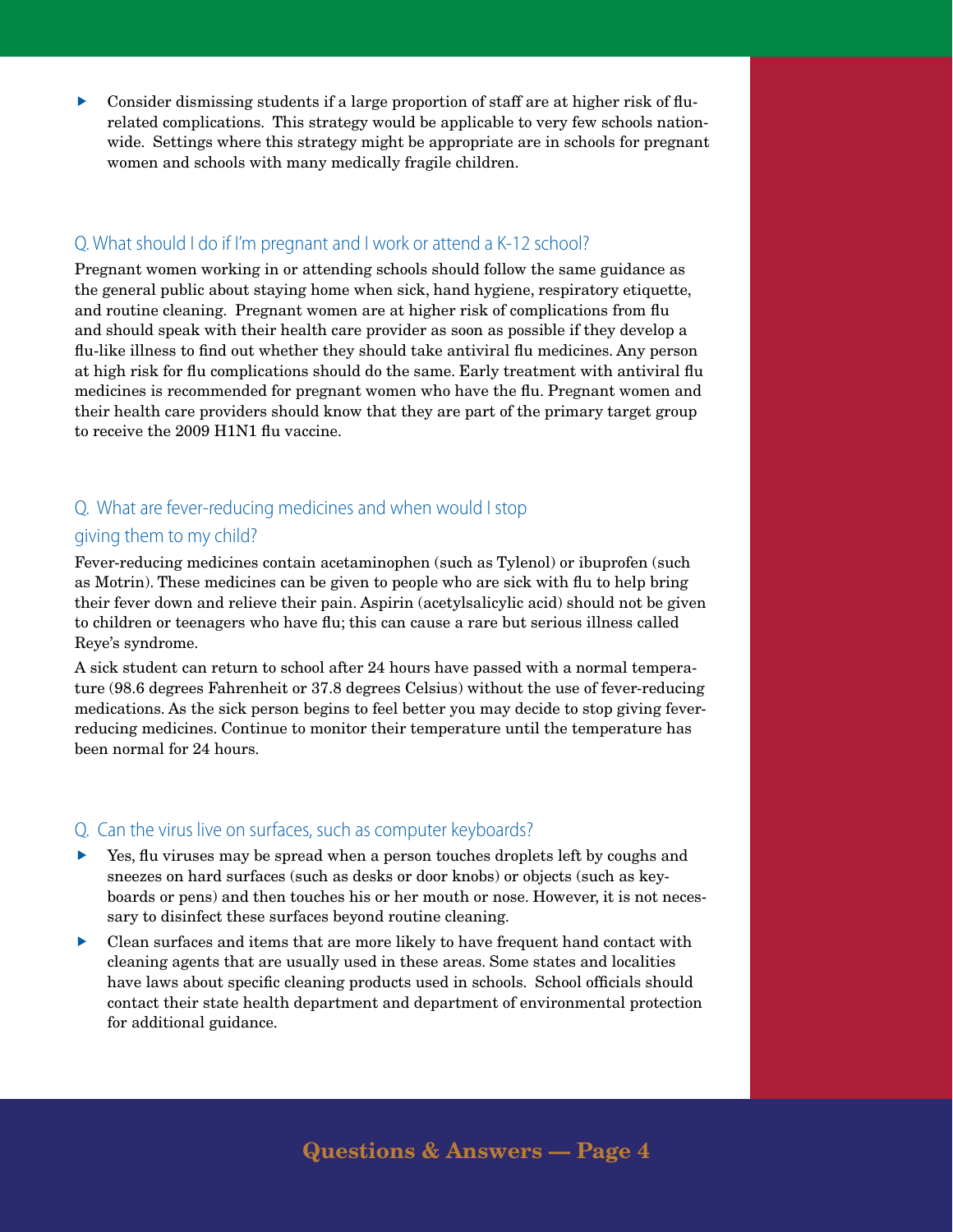### Q. How do I recognize a fever or signs of a fever?

A fever is a temperature taken with a thermometer that is equal to or greater than 100 degrees Fahrenheit (37.8 degrees Celsius). If you are not able to measure a temperature, the sick person might have a fever if he or she

- ▶ feels warm,
- has a flushed appearance, or
- **is sweating or shivering.**

### Q. How long should a sick student or staff member be kept home?

In the current flu conditions, students and staff with symptoms of flu should stay home for at least 24 hours after they no longer have fever or do not feel feverish, without the use of fever-reducing drugs. If the flu conditions become more severe, CDC recommends that a sick person stay home for 7 days. A person who is still sick after 7 days should stay home until 24 hours after the symptoms have gone away. In addition, this longer period should be used in healthcare settings and in any place where a high number of high-risk people may be exposed, such as childcare facilities for children less than 5 years of age.

Sick people should stay at home, except to go to the health care provider's office, and should avoid contact with others. Keeping people with a fever at home may reduce the number of people who get infected. Because high temperatures are linked with higher amounts of virus, people with a fever may be more contagious.

### Q. Should our K-12 school require a note from a health care provider to allow children who have been ill to return to the class?

No, a note from a doctor's office or health care provider should not be required. Health care facilities may be very busy during flu season and it will be hard to provide these notes. Under current flu conditions, if a child has symptoms of flu they should stay home until they are free of fever (100 degrees Fahrenheit or 37.8 degrees Celsius measured by mouth) for at least 24 hours, without ruse of fever-reducing medicines. This is usually about 3 to 5 days.

#### Q: Why didn't my school send home a letter that there was a case of H1N1?

The CDC does not recommend notifying parents or sending home a letter when one or more children in a school have 2009 H1N1 flu. Though we recognize this is something many parents want to know, unless this is something that a school does routinely every flu season, there is no reason to do so now.

Schools in communities experiencing a flu outbreak should, in coordination with their state or local health and education agencies, send home information on the importance of staying home when sick and ways to reduce the spread of flu. The "Preparing for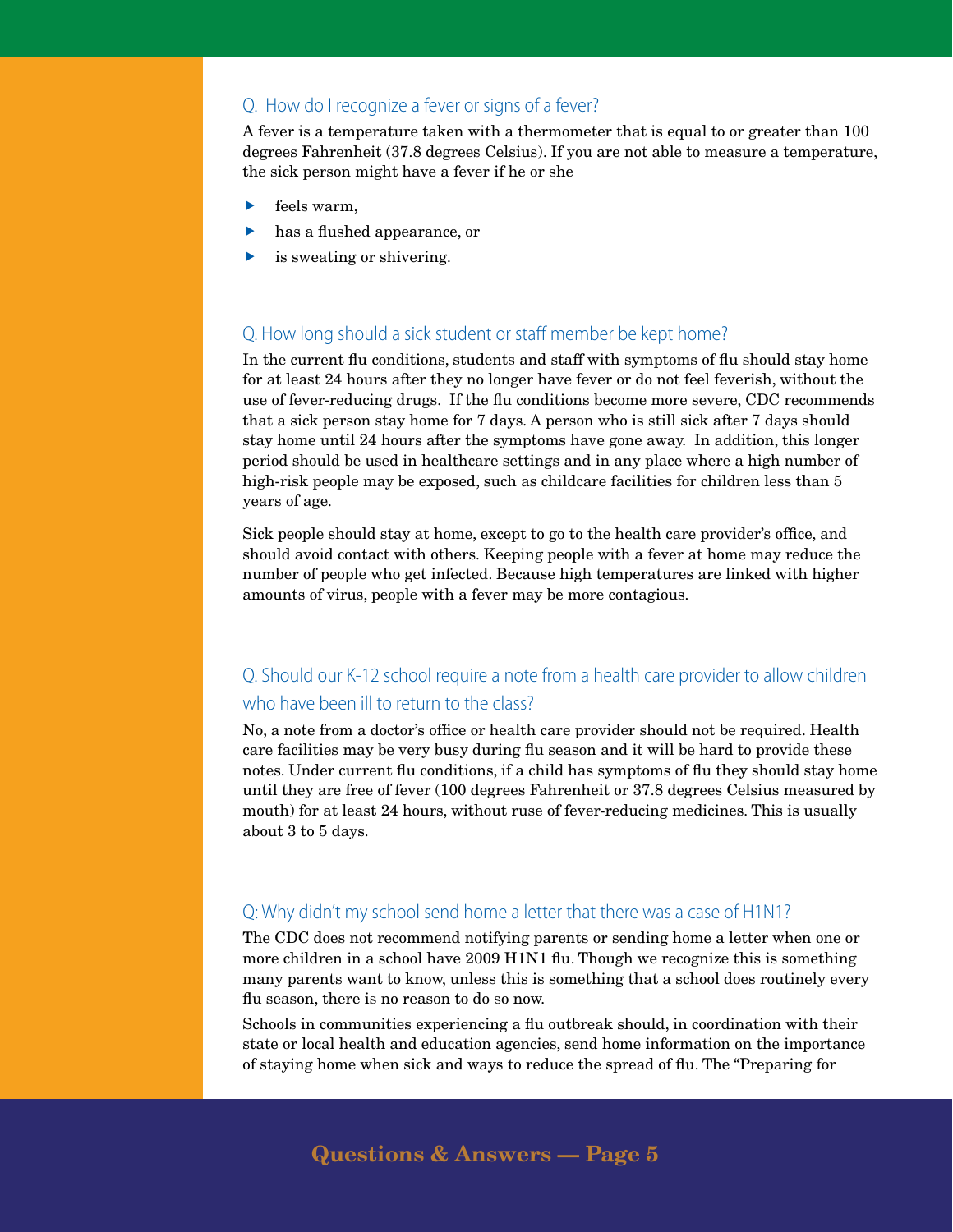the Flu: A Communication Toolkit for Schools (Grades K-12)" includes fact sheets on actions parents can take to help protect their child from the flu as well as template letters schools can send to parents regarding steps schools are taking during current or more severe flu conditions. These materials can be found at [http://www.cdc.gov/h1n1flu/](http://www.cdc.gov/h1n1flu/schools/toolkit/) [schools/toolkit/](http://www.cdc.gov/h1n1flu/schools/toolkit/).

### Q. Should family members of sick students stay home too?

Not unless the flu conditions are determined to be more severe. If flu conditions are more severe, school-aged children should also stay home for 5 days from the time someone in their home became sick. It is possible that family members could already be sick with flu and not be showing symptoms yet. The 5-day period provides enough time to know if anyone else is sick with flu. Parents should continue to monitor their health and the health of the sick child, as well as the health of their other children.

### Q. What additional steps should schools and families take to keep students and staff from getting sick in the event that the flu is more severe?

In addition to the steps that schools should be taking all the time, if flu conditions become more severe, schools and families should consider adding the following steps.

- $\blacktriangleright$  Extend the time sick students or staff stay home to at least 7 days, even if they feel better sooner. People who are still sick after 7 days should continue to stay home until at least 24 hours after symptoms have gone away.
- $\triangleright$  Schools should allow high risk students and staff to stay home. These students and staff should make this decision in consultation with their health care provider.
- f Schools should conduct active symptom screening of students and staff upon arrival at school. Any sick students or staff should be separated from others, offered a surgical mask, and sent home.
- f If a household member is sick, parents should keep any school-aged children home for 5 days from the time the first person in the home became sick. Parents should monitor the health of their other children for fever and other symptoms of the flu.
- f Schools should find ways to increase social distances (the space between people) at school if possible.
- f Schools should work closely with their county and state public health officials to decide how and when to dismiss students. If the decision is made to dismiss students, schools should notify public health and education agencies by submitting a report about the dismissal at<www.cdc.gov/FluSchoolDismissal>. Students should be dismissed for 5 to 7 days and near the end of this period, communities should reassess to determine if students can return to school.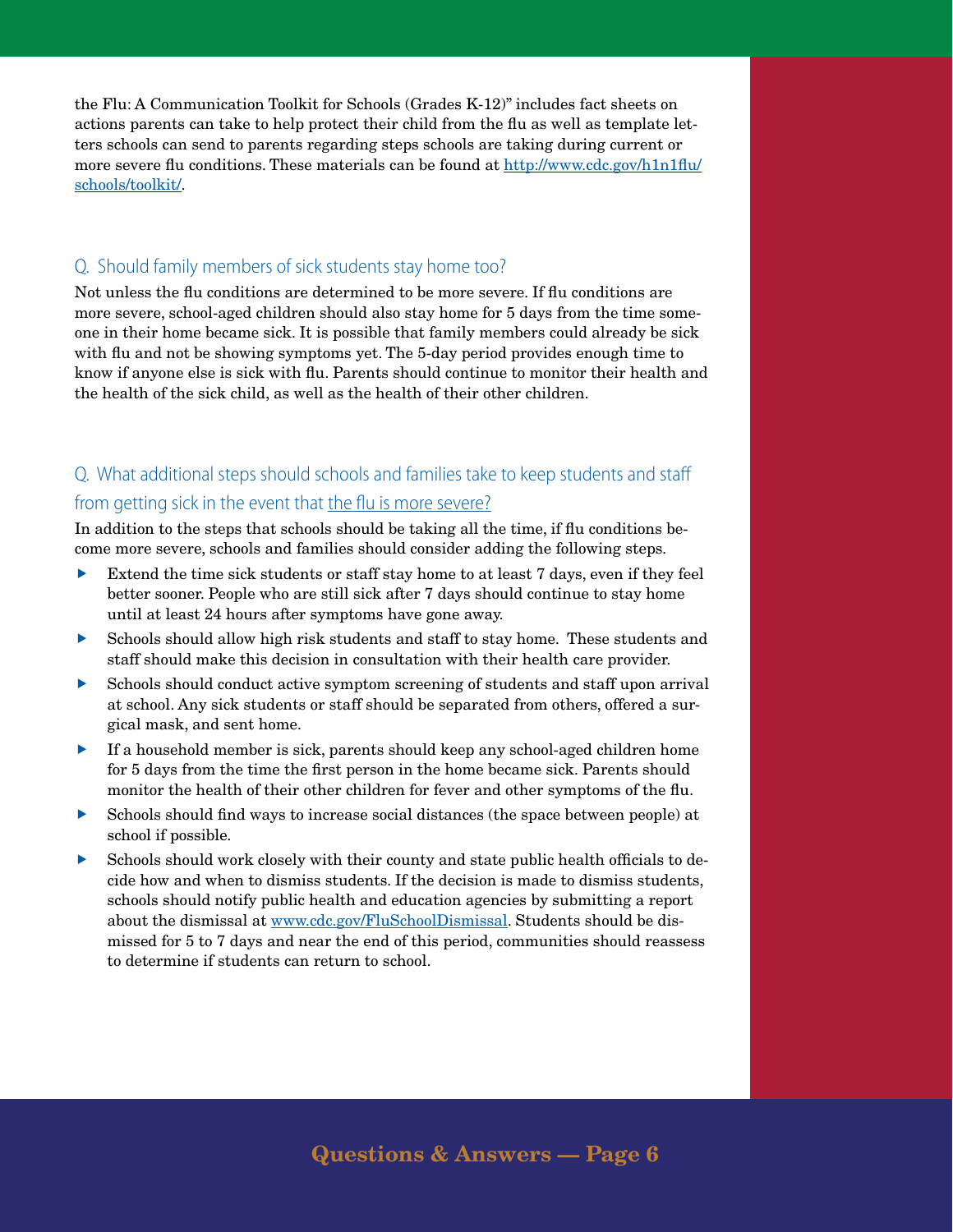### Q. What can schools do to increase social distance during a more severe flu outbreak?

School officials should think creatively about ways to increase the space between people, but still keep students in school. Not everything will be feasible for all communities, but it is important to consider some options for social distancing if schools are going to remain open. Some options are—

- f rotating teachers between classrooms while keeping the same group of students in one classroom,
- $\blacktriangleright$  canceling classes that bring students together from multiple classrooms,
- $\blacktriangleright$  holding classes outdoors,
- $\blacktriangleright$  postponing class trips,
- $\blacktriangleright$  discouraging use of school buses and public transit,
- $\blacktriangleright$  dividing classes into smaller groups,
- $\blacktriangleright$  moving desks farther apart, and
- $\blacktriangleright$  moving classes to larger spaces to allow more space between students.

### Q. What is the difference between a school dismissal and school closure?

A school closure means closing the school and sending all the students and staff home. In a school dismissal, the school may stay open for staff while the children stay home. Keeping school facilities open allows teachers to develop and deliver lessons and materials and other staff to continue to provide important services.

#### Q. What are the different types of school dismissals?

There are three types of school dismissals:

- **Selective dismissal** is used when all or most students in the school are at higher risk for complications once infected with flu. For example, a school for medically fragile children or for pregnant students may decide to close based on the local situation while other schools in the community may remain open.
- **F** *Reactive dismissal* is used when many students and staff are sick and are not attending school, or many students and staff are arriving at school sick and are being sent home.
- **Figure 12** *Preemptive dismissal* is used early during a flu response in a community to decrease the spread of the flu before many students and staff get sick. This is based on information about the spread of *severe flu* in the region. This dismissal is most effective at decreasing flu spread and burden on the healthcare system when done early in relation to the amount of flu activity in the area.

No matter what type of school dismissal is chosen, all school-related mass gatherings should be canceled or postponed in order to decrease the spread of flu among students, their families and staff. This includes sporting events, school dances, performances, rallies, commencement ceremonies, and other events that bring large groups of people into close contact with one another.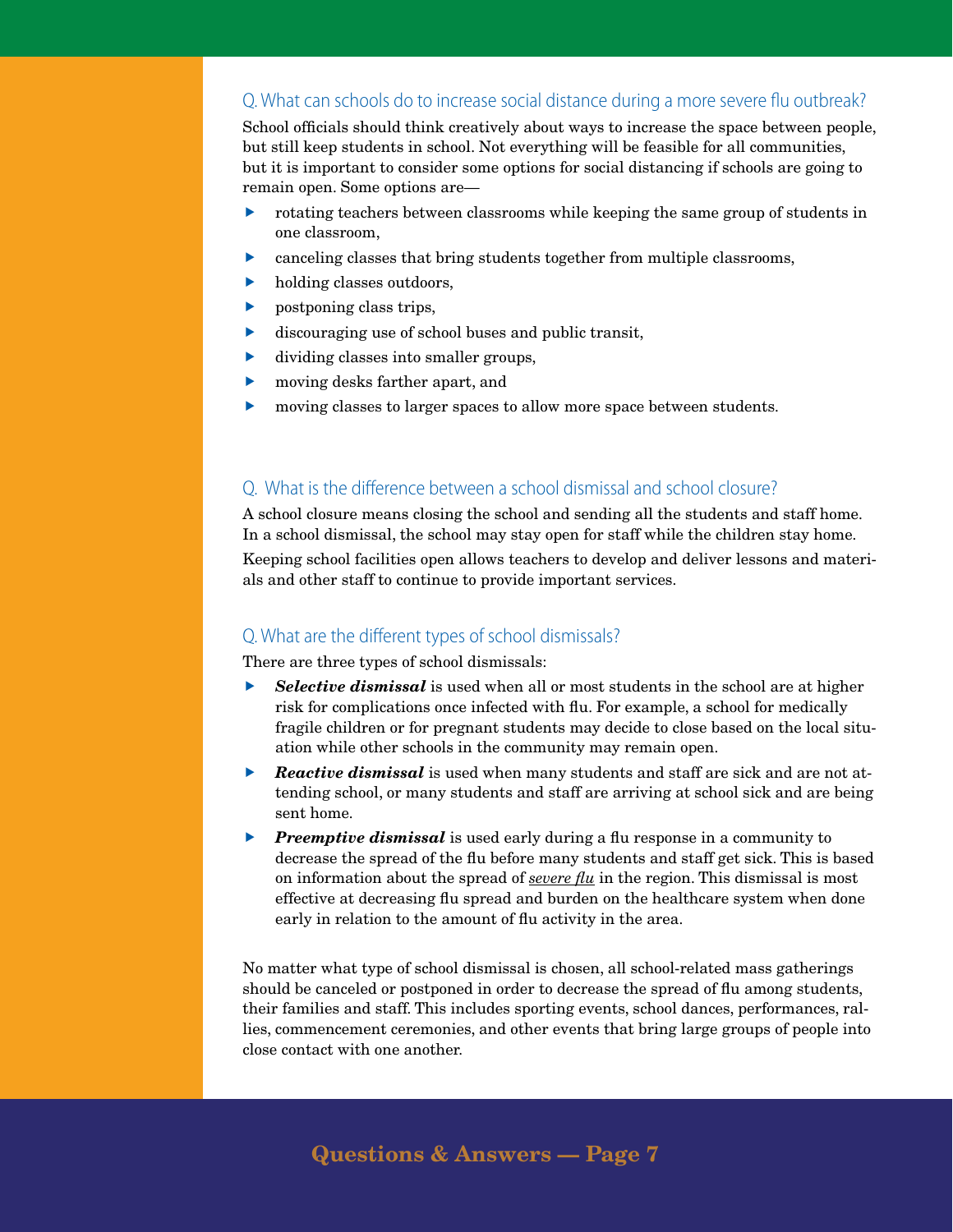### Q. What is a medically fragile child?

For this guidance, a medically fragile child is a child who needs intensive, life sustaining medical assistance or therapy, and needs assistance with daily living (for example, a child who uses an oxygen tank, has trouble moving, is fed through a tube, needs suctioning, or is on a ventilator). Many of these children need skilled nursing care and special medical equipment. These medically fragile children may have chronic lung disease, severe cerebral palsy, muscular dystrophy, immunodeficiency, or problems with their metabolism.

### Q. How will the decision be made to dismiss schools?

The decision to dismiss students will be made at the community level. School officials should work closely with their local and state public health and government officials to make sound decisions, based on local conditions. The decision should consider:

- $\blacktriangleright$  the number and severity of cases in an outbreak (looking at national, regional, and local data),
- $\blacktriangleright$  the risks of flu spread and benefits of dismissal,
- $\blacktriangleright$  the problems that school dismissal can cause for families and communities, and
- $\blacktriangleright$  different types of dismissal (selective, reactive, and preemptive).

CDC may recommend preemptive dismissals based on information that the outbreak is becoming more severe. An increase in flu spread without an impact on disease outcomes will not lead to the use of preemptive dismissals in most cases.

### Q. How will communities know if the flu is more severe and that they need to consider taking additional action steps?

CDC and other public health agencies will be monitoring national data on the number of people who seek care for flu-like illness, as well as the number of hospitalizations and deaths. CDC will also look at the geographic spread of flu-like illness and will look for changes in the virus. In addition, CDC will compare data on a weekly basis with seasonal flu trends from other years and with data collected during the April through December 2009 outbreak. State and local health departments will also be on the lookout for increases in severe illness in their areas.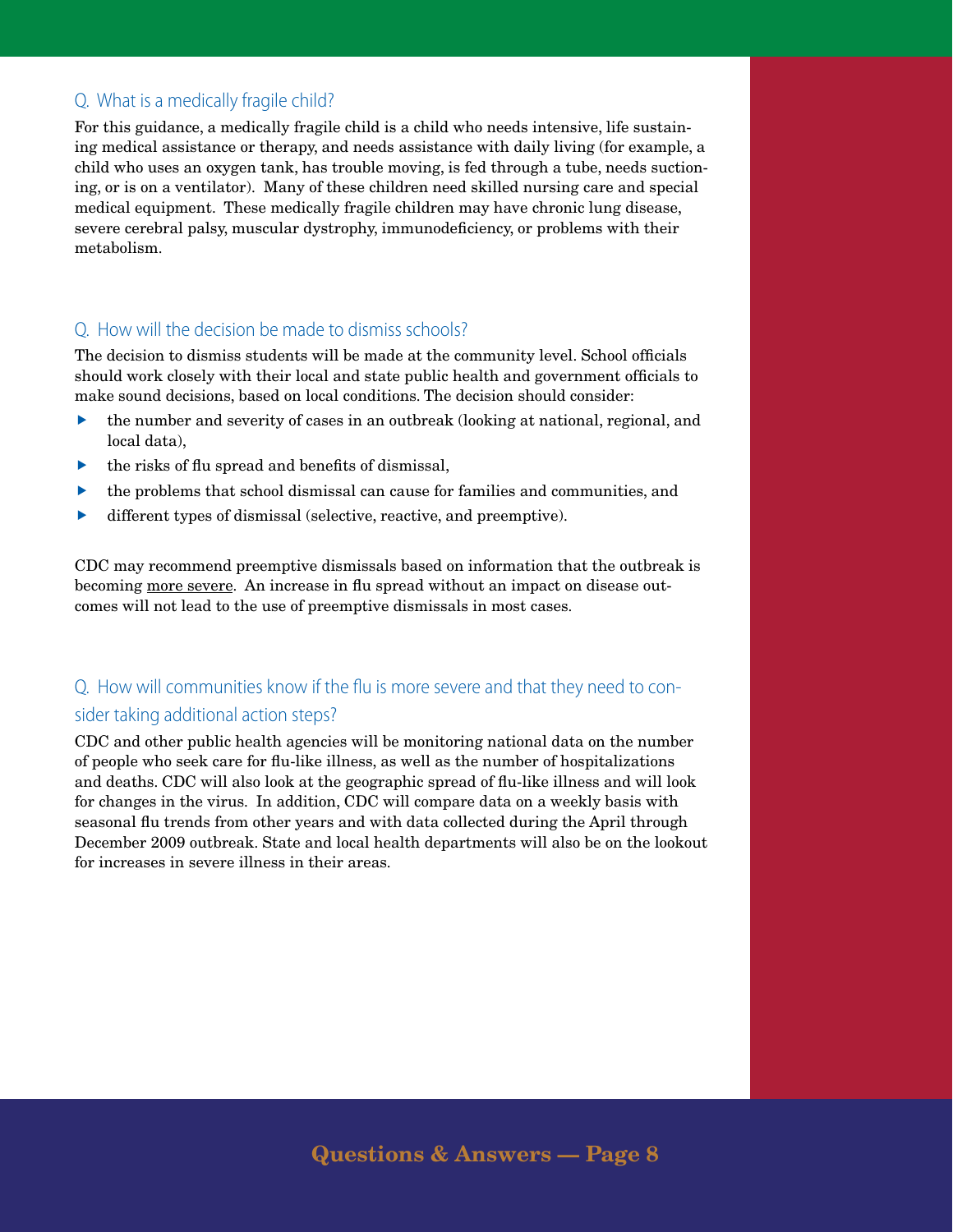### Q. How long will schools have to stay dismissed?

The length of time school should be dismissed will vary depending on how severe the flu is and how many people are sick. When the decision is made to dismiss students, CDC recommends doing so for 5-7 calendar days. Near the end of this period, communities should reassess the severity and impact of the flu, the benefits of keeping students home, and the consequences of doing so. Based on this reassessment, communities can decide whether to extend the school dismissal for another week or to reopen the school. However, if a flu outbreak is determined to be severe, a longer time period may be recommended.

### Q. Why would one school dismiss students and another school continue to remain open?

School action steps should vary based on the severity of the pandemic and the impact it is having in the school. Decisions for school dismissal will be made at the community level, based on the number and severity of cases in the school and community. Because the impact of flu on a community will differ from location to location, the steps that are taken will also be different.

Also, certain schools may have a large number of students who are at high risk for complications from the flu (such as a school for pregnant teens). These schools may decide to close based on the local situation while other schools in the community remain open.

#### Q. What can a parent do to prepare for flu during the 2009-2010 school year?

- $\blacktriangleright$  Plan for child care at home if your child gets sick or their school is dismissed (for a minimum of 5 school days).
- $\blacktriangleright$  Plan to monitor the health of the sick child and any other children by checking for fever and other symptoms of flu.
- $\blacktriangleright$  Update emergency contact lists.
- $\blacktriangleright$  Identify a separate room in the house for care of sick family members. Consider designating a single person as the main caregiver for anyone who gets sick.
- $\blacktriangleright$  Pull together games, books, DVDs and other items to keep your family entertained while at home.
- $\blacktriangleright$  Talk to your school about their flu pandemic or emergency plan.
- **F** Get your family vaccinated for seasonal flu and 2009 H1N1 flu.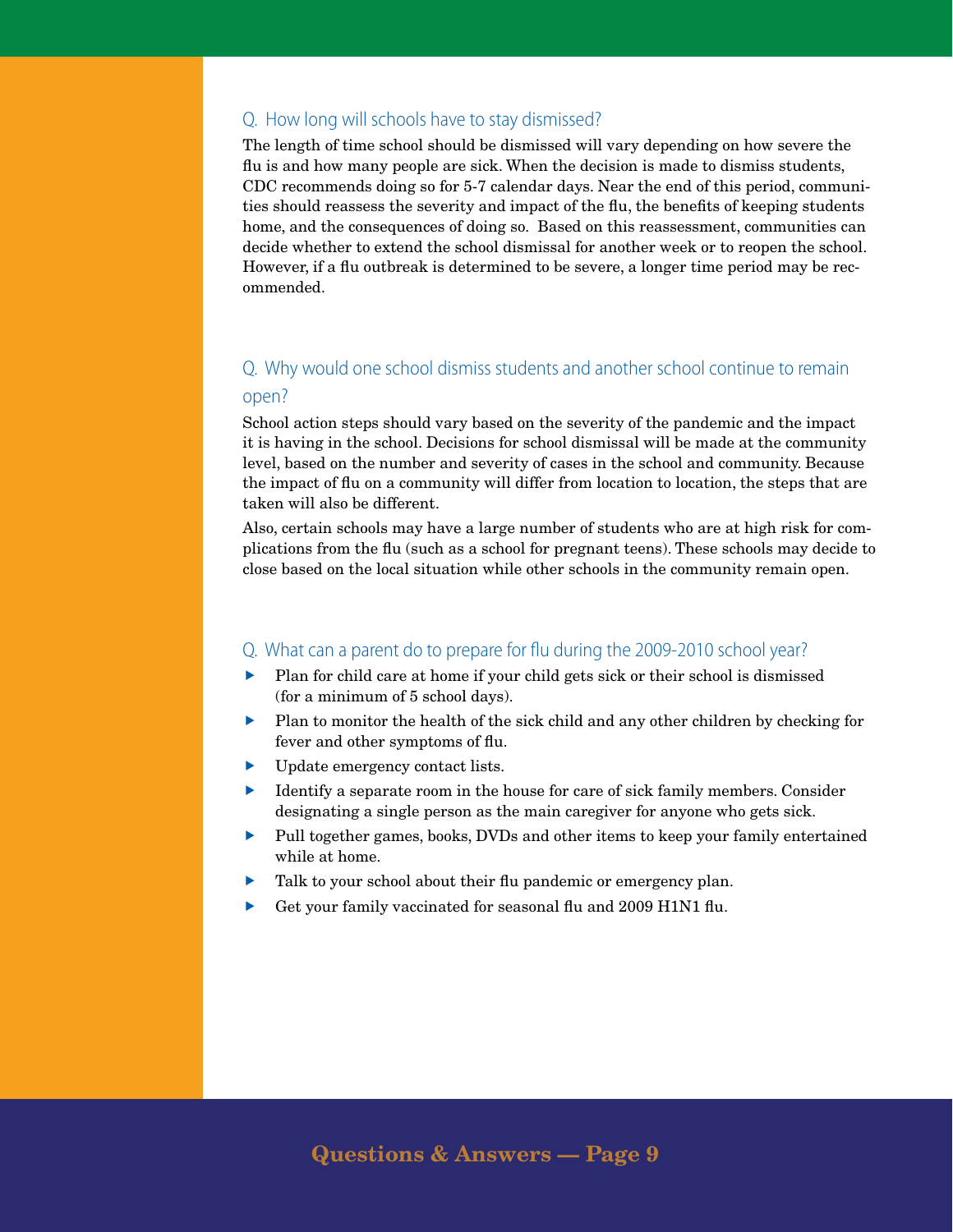### Q. What can a school do to prepare for flu response during the 2009-2010 school

### year?

- $\blacktriangleright$  Review and revise existing pandemic plans and focus on protecting high risk students and staff.
- Update student and staff contact information as well as emergency contact lists.
- $\blacktriangleright$  Identify and establish a point of contact with the local public health agency.
- $\blacktriangleright$  Develop a plan to cover key positions, such as the school nurse, when staff stay home because they are sick.
- f Set up a separate room (a sick room) for care of sick students or staff until they can be sent home.
- f Purchase Personal Protective Equipment (PPE) such as masks for nurses and other staff providing care for sick people at school. Provide training for this staff about basic infection control and the use of PPE.
- f Develop an education campaign to encourage hand hygiene and respiratory etiquette.
- f Develop communication tools (e.g., letters to parents) that can be used to send sick students home, dismiss students, help families identify students who are at highrisk of complications from flu, help staff members self-identify who is at high risk of complications from flu, or cancel mass gatherings. Remind parents and staff how long sick students and staff should remain at home.
- Identify ways to increase social distance (the space between people).
- f Review school policies and awards to encourage social distancing and avoiding any incentives for people or staff to go to school when they are sick (e.g., cancel perfect attendance awards).
- f Develop a school dismissal plan and options for how school work can be continued at home (e.g., homework packets, web-based lessons, phone calls), if school is dismissed or students are sent home when sick. Communicate this plan to all community members who would be affected.
- f Collaborate with the local health department, community organizations, local businesses, and social services on a plan for response.
- f Help families and communities understand the important roles they can play in reducing the spread of flu in schools.

### Q. What can local businesses do to help families and schools during a flu response?

Local business support is essential. If employees are not able to stay home when a child is sick without losing pay or losing their job, it will be even more difficult for families and schools to follow these school-based public health steps and ensure appropriate care for their children at home. Businesses and employers should offer flexible leave policies that support public health steps to decrease the spread of flu. Employers should explore telework alternatives when possible given the nature of the business. Telework refers to activity of working away from the usual workplace (often at home) through telecommunications or other remote access means (e.g., computer, telephone).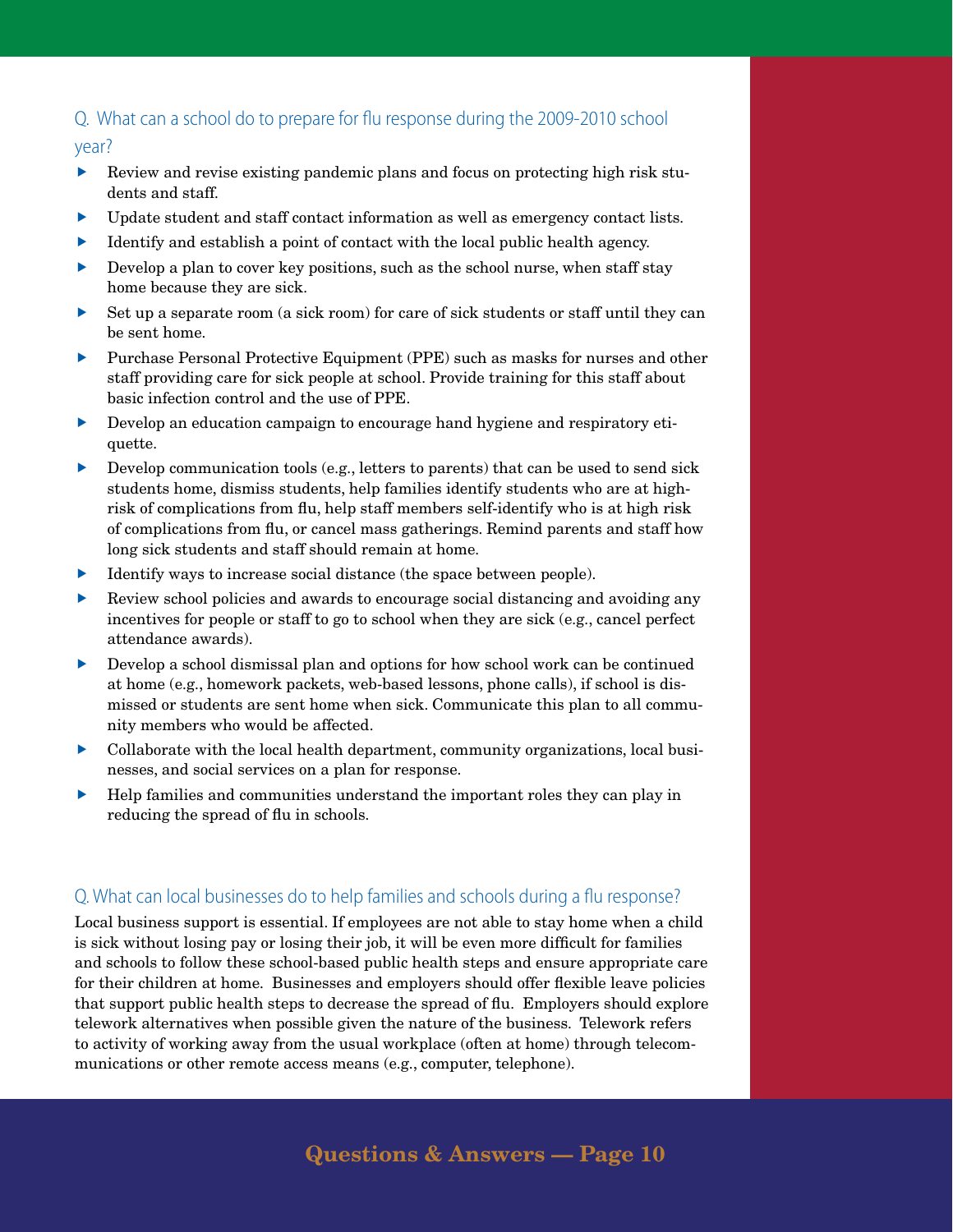### Q. What can community- and faith-based organizations do to help families and schools during a flu response?

Community-based and faith-based service organizations can help teach their members about how to stay healthy. They also can offer support to families by providing meals, transportation, and other services to make it easier to stay home if a family member is sick or school is dismissed.

### Q. How does CDC's Guidance for School Response apply to my child at boarding school?

This guidance only applies to nonresidential K-12 schools. If you would like to learn more about what to do if your child lives away at school, please see CDC's Guidance on Day and Residential Camps:<www.cdc.gov/h1n1flu/camp.htm>. More information about residential students is available in the Guidance for Institutions of Higher Education: [www.cdc.gov/h1n1flu/guidance/guidelines\\_colleges.htm.](www.cdc.gov/h1n1flu/guidance/guidelines_colleges.htm) Continue to monitor CDC's website for information about flu. CDC will continue to update the website and guidance recommendations as more is learned about the 2009 H1N1 flu or flu conditions change.

### Q. How does CDC's Guidance for School Response apply to my child at college?

This guidance only applies to K-12 schools. If you would like to learn more about what to do if your child is in a college or university, please visit the Guidance for Institutions of Higher Education: [www.cdc.gov/h1n1flu/guidance/guidelines\\_colleges.htm](www.cdc.gov/h1n1flu/guidance/guidelines_colleges.htm). Continue to monitor CDC's website for information about flu. CDC will continue to update the website and guidance recommendations as more is learned about the 2009 H1N1 flu or flu conditions change.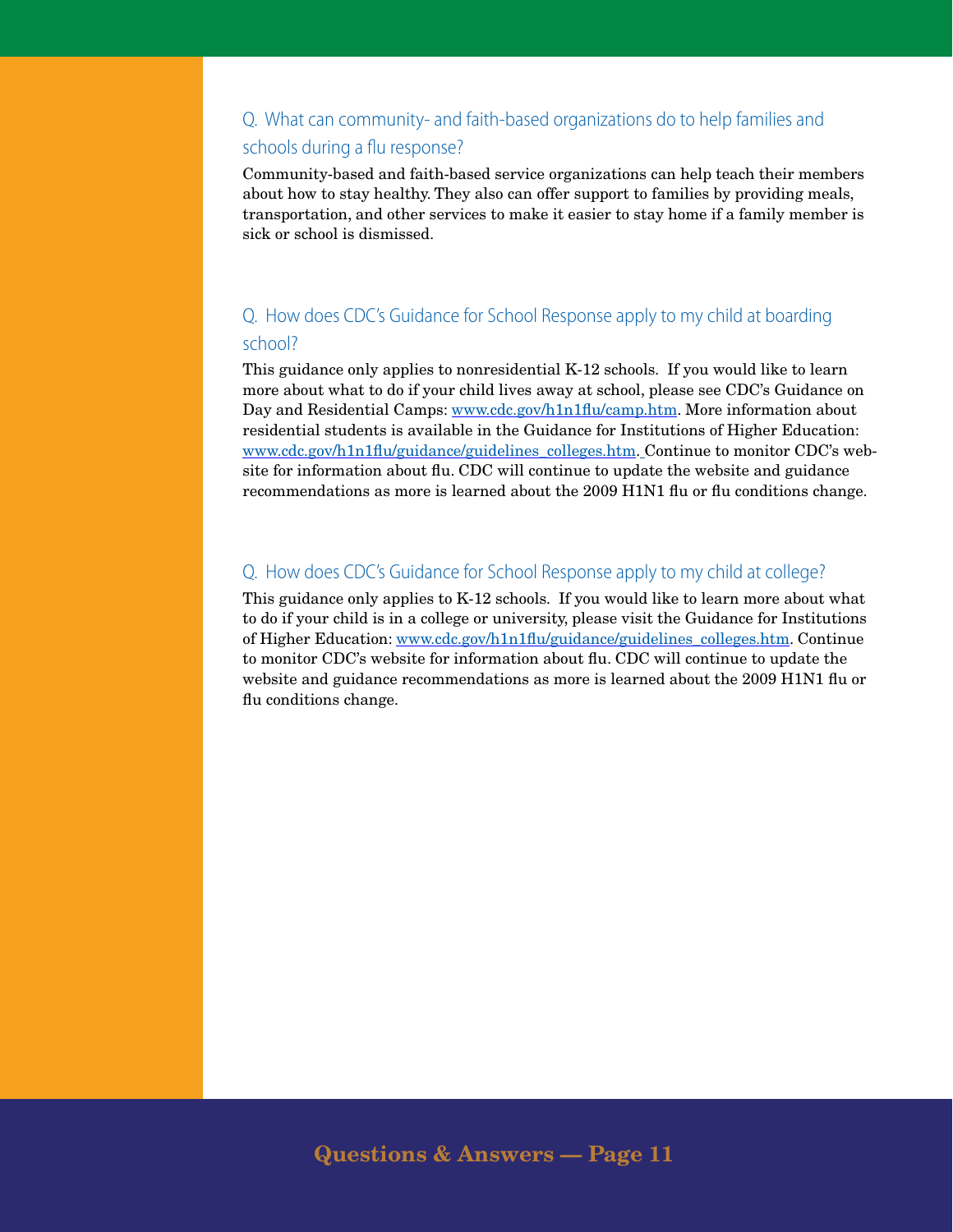## **Fact Sheets to Inform Schools and Teachers**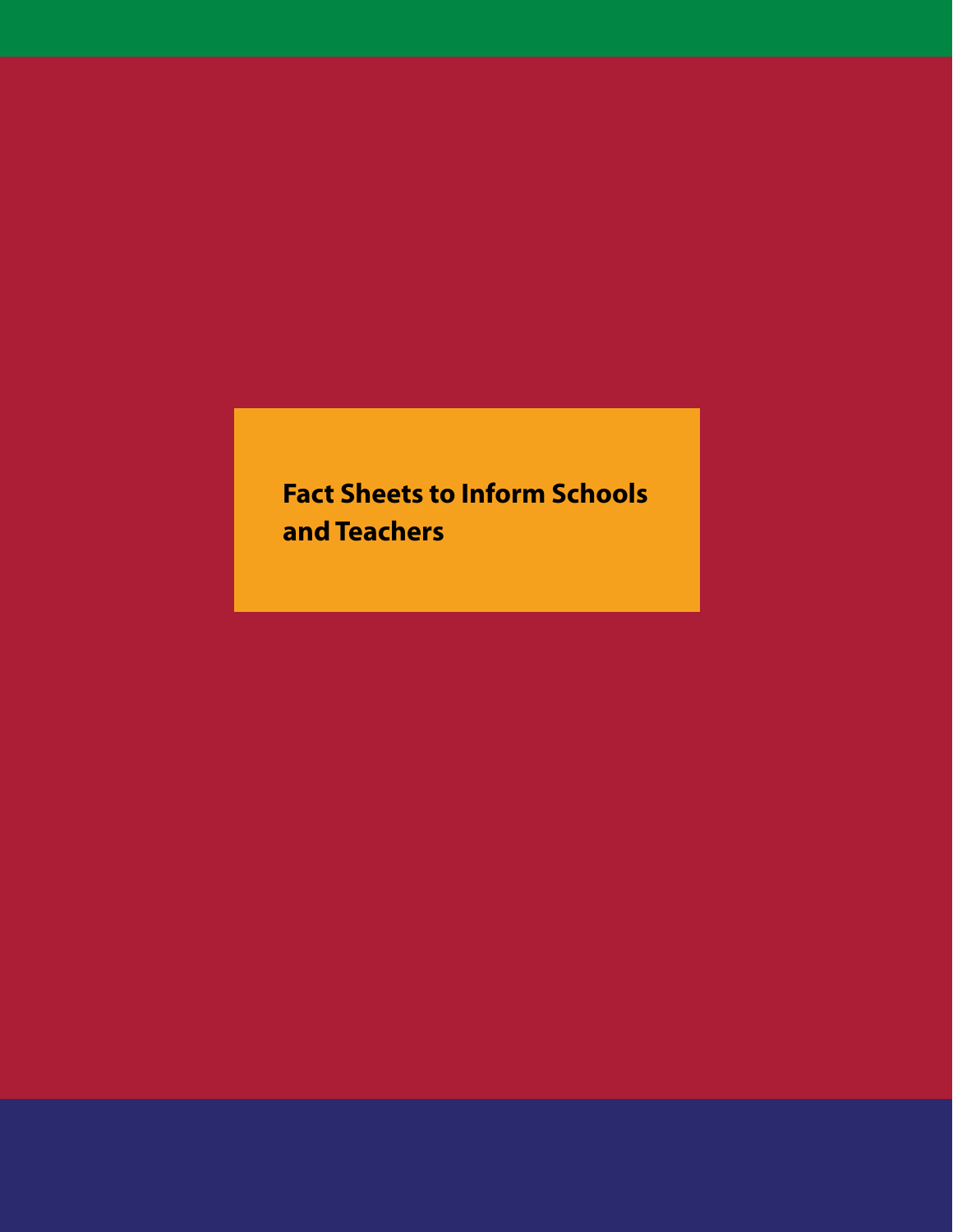### **Action Steps for Schools to Prevent the Spread of Flu**

Take the following steps to help keep students, teachers, and staff from getting sick with flu. These steps should be followed ALL the time and not only during a flu pandemic.

- f *Educate and encourage students and staff to cover their mouth and nose* with a tissue when they cough or sneeze. Also, provide them with easy access to tissues and running water and soap or alcohol-based hand rubs. Remind them to cover coughs or sneezes using their elbow instead of their hand when a tissue is not available.
- **F** *Remind teachers, staff, and students to practice good hand hygiene* and provide the time and supplies for them to wash their hands as often as necessary.
- **Fand sick students, teachers, and staff home** and advise them and their families that sick people should stay at home until at least 24 hours after they no longer have a fever or signs of a fever (without the use of fever-reducing medicine).
- **F** *Clean surfaces and items* that are more likely to have frequent hand contact such as desks, door knobs, keyboards, or pens, with cleaning agents that are usually used in these areas.
- **Move students, teachers, and staff to a separate room** if they become sick at school until they can be sent home. Limit the number of staff who take care of the sick person and provide a surgical mask for the sick person to wear if they can tolerate it.
- **F** *Have Personal Protective Equipment (PPE) such as masks* available and ensure the equipment is worn by school nurses and other staff caring for sick people at school.
- **Encourage early medical evaluation for sick students and staff** at higher risk of complications from flu. People at high risk of flu complications who get sick will benefit from early treatment with antiviral medicines. It is very important that antiviral drugs be used early to treat flu in people who are very sick (for example people who are in the hospital) and people who are sick with flu and have a greater chance of getting serious flu complications. Other people may also be treated with antiviral drugs by their health care provider this season.
- **Figure 1** Stay in regular communication with local public health officials.

### If the flu conditions become MORE severe, schools should consider adding the

#### following steps:

- **F** *Extend the time sick students, teachers, or staff stay home* for at least 7 days, even if they feel better sooner. Those who are still sick after 7 days should continue to stay home until at least 24 hours after symptoms have gone away.
- *Allow high-risk students, teachers, and staff to stay home.* These students, teachers, and staff should make this decision in consultation with their physician and/or health professional.



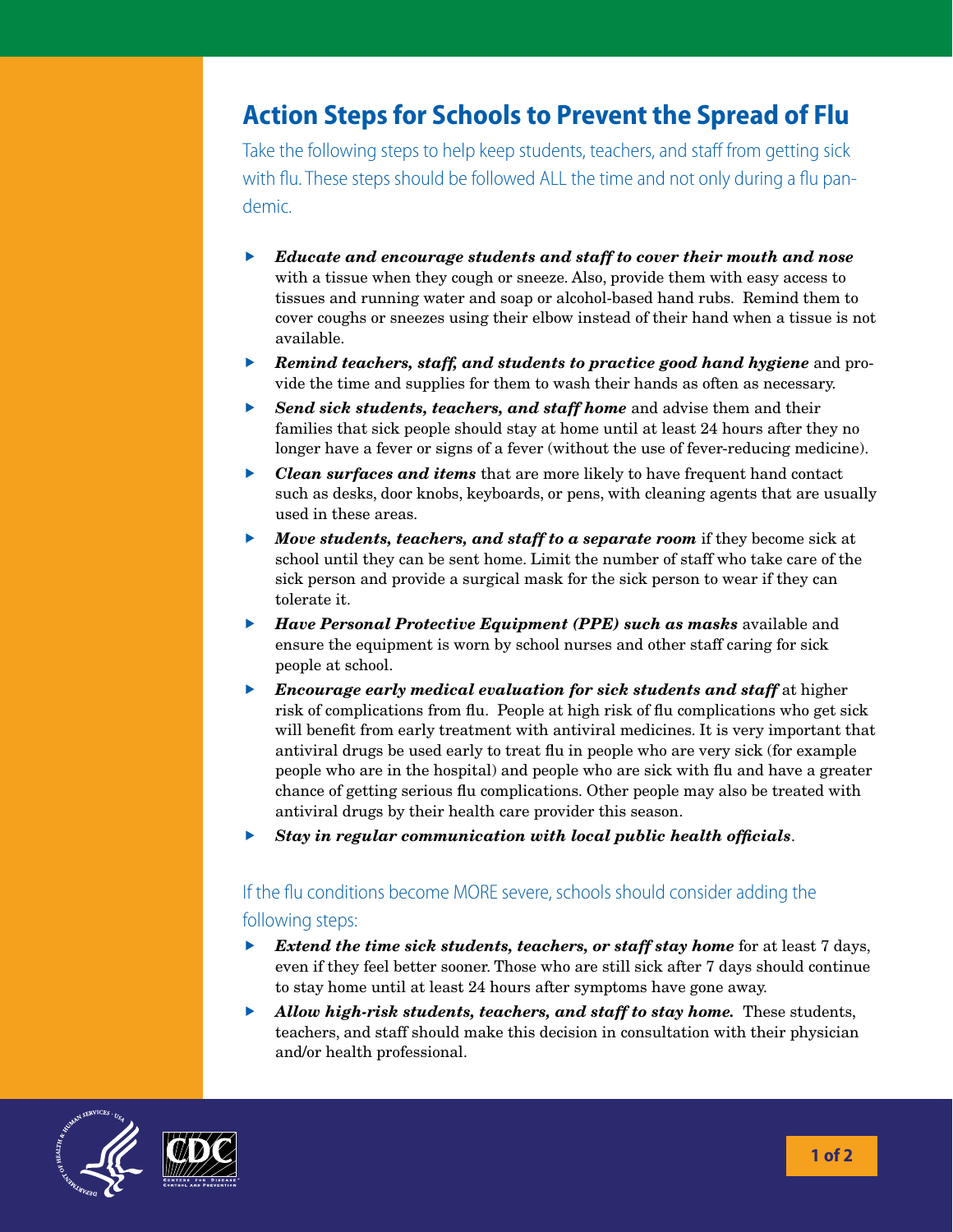- **F** *Conduct active fever and symptom screening* of students, teachers, and staff upon arrival at school. Any sick students, teacher, or staff should be separated from others, offered a surgical mask, and sent home.
- **Find ways to increase social distances** (the space between people) at school such as rotating teachers between classrooms while keeping the same group of students in one classroom, moving desks farther apart, or postponing class trips.
- f *Consider how and when to dismiss students* by working closely with your local and state public health officials. If you decide to dismiss all students, notify CDC and your state health and education agency by reporting a school or school district dismissal at <www.cdc.gov/FluSchoolDismissal>.

### Follow these steps to prepare for the flu during the 2009-2010 school year:

- $\blacktriangleright$  Review and revise existing pandemic plans and focus on protecting high-risk students, teachers, and staff.
- $\blacktriangleright$  Update student, teacher, and staff contact information as well as emergency contact lists.
- f Identify and establish points of contact with the local public health and education agencies.
- $\blacktriangleright$  Develop a plan to cover key staff positions, such as the school nurse, when staff stay home because they are sick.
- Develop communication tools (e.g., letters to parents, Web site postings) that can be used to send sick students home, dismiss students, and to remind parents and staff how long sick students and staff should remain at home. Check out *Preparing for the Flu: A Communication Toolkit for Schools (Grades K-12)* for basic information and communication resources such as letters and flyers for parents. The toolkit is available at <www.flu.gov>.
- f Review school policies and awards criteria to encourage social distancing and avoiding any incentives for students or staff to go to school when sick (e.g., cancel perfect attendance awards).
- $\triangleright$  Develop a school dismissal plan and options for how school work can be continued at home (e.g., homework packets, Web-based lessons, phone calls), if school is dismissed or students are sent home when sick.
- $\triangleright$  Collaborate with the local health department, community organizations, local businesses, and social services on a plan for flu response.
- f Help families and communities understand the important roles they can play in reducing the spread of flu in schools.

### **For more information:**

- **Visit: www.flu.gov**
	- **Contact CDC 24 Hours/Every Day**
		- $1 (800)$  CDC-INFO (232-4636)
		- $\blacksquare$  TTY: (888) 232-6348
		- cdcinfo@cdc.gov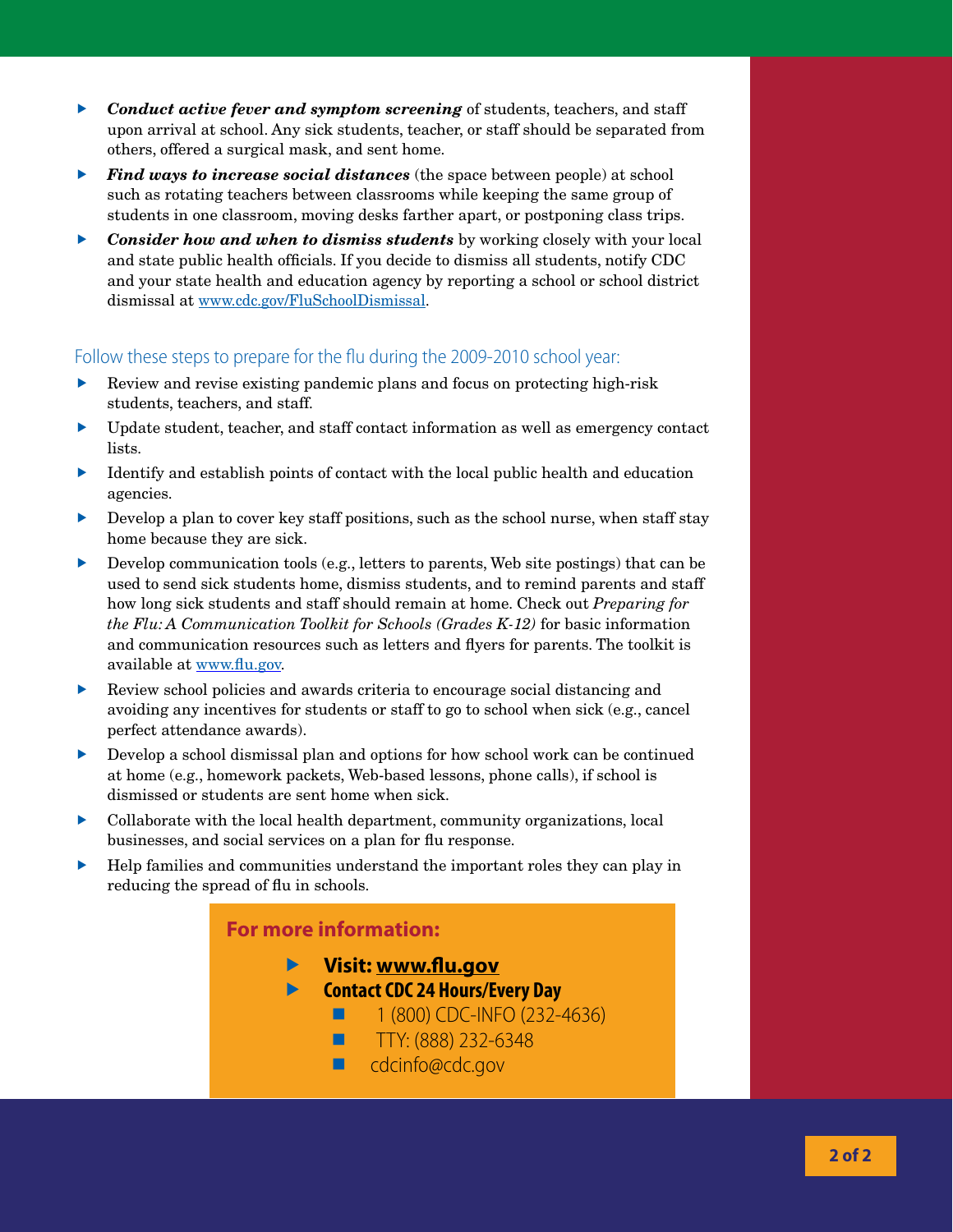### **Action Steps for Teachers to Prevent the Spread of Flu**

Take the following steps ALL the time and not only during a flu outbreak to help keep your students and yourself from getting sick with flu.

- **E** *Educate and encourage students to cover their mouth and nose* with a tissue when they cough or sneeze. Also, provide them with easy access to tissues. Remind them to cover coughs or sneezes using their elbow instead of their hand when a tissue is not available.
- **F Remind students to practice good hand hygiene** by providing the time and supplies (easy access to running water and soap or alcohol-based hand rubs) for them to wash or clean their hands as often as necessary.
- **F** *Be a good role model* by practicing good hand hygiene and covering your mouth and nose when coughing or sneezing.
- **Keep an eye out for sick students and send them to the school health office** *for further evaluation.* Sick people should stay at home until at least 24 hours after they no longer have a fever or signs of a fever (without the use of feverreducing medicine).
- **F** *Clean surfaces and items* that are more likely to have frequent hand contact such as desks, door knobs, keyboards, or pens, with cleaning agents that are usually used in these areas.
- **F** *Teachers should also stay home when sick.* **Stay home until at least 24 hours** after you no longer have a fever or signs of a fever (without the use of feverreducing medicine).
- f *If you are pregnant, have asthma, diabetes, or other conditions that put you at higher risk for complications from the flu,* you should *speak with your health care provider as soon as possible* if you develop symptoms of flu-like illness. People at high risk of flu complications who develop flu can benefit from early treatment with antiviral medicines. It's very important that antiviral drugs be used early to treat flu in people who are very sick (for example people who are in the hospital) and people who are sick with flu and have a greater chance of getting serious flu complications. Other people may also be treated with antiviral drugs by their health care provider this season.

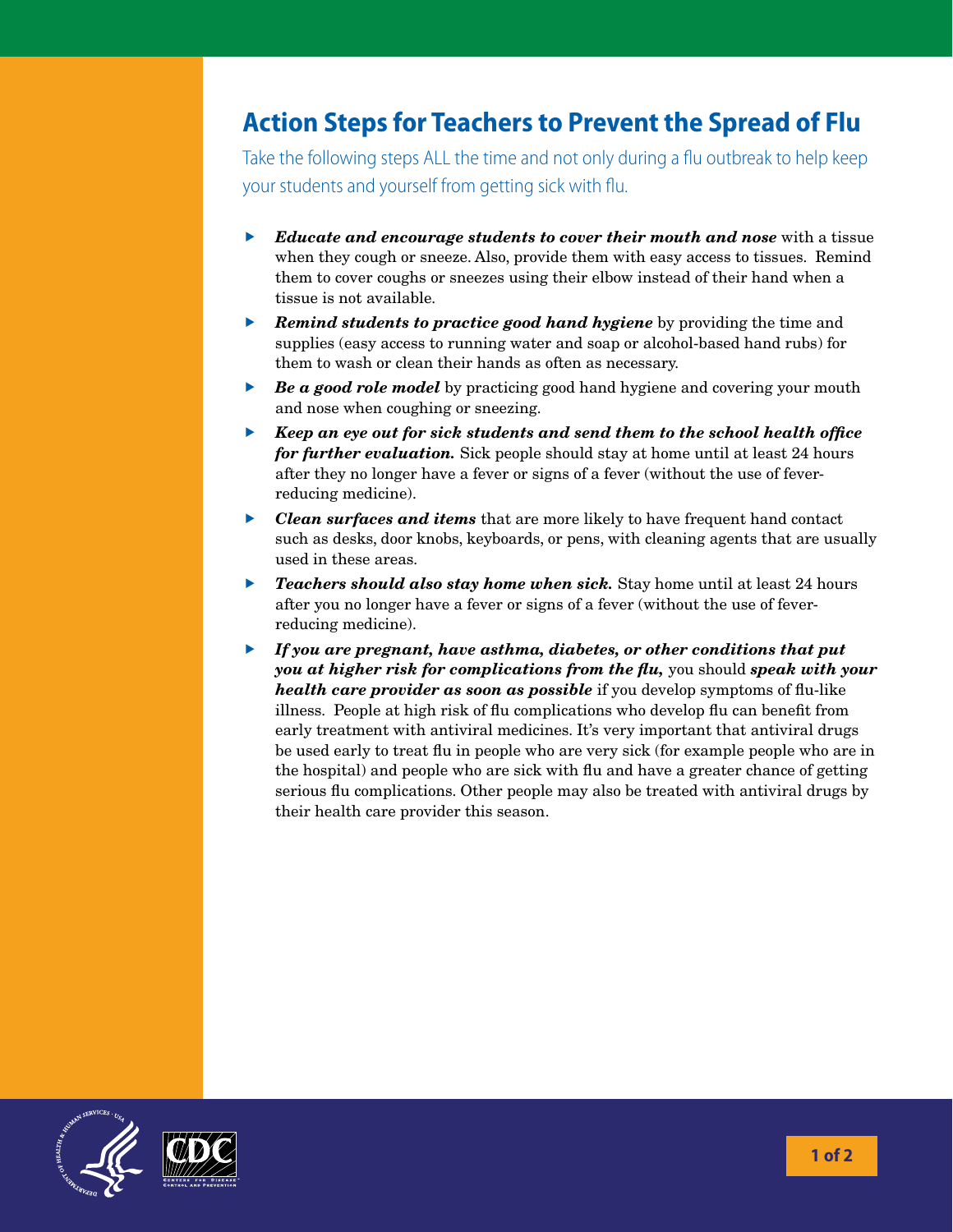- f *If you have children,* plan ahead for child care if your child gets sick or his or her school is dismissed.
- Be prepared in case the flu becomes more severe.
	- *Develop options for how school work can be continued at home* (e.g., homework packets, Web-based lessons, phone calls), if school is dismissed or your students are home because someone in their household is sick.
	- *Be prepared for sick students or staff stay home for at least 7 days,* even if they feel better sooner. Those who are still sick after 7 days should continue to stay home until at least 24 hours after symptoms have gone away.
	- **Allow high-risk students to stay home.** These students should make this decision in consultation with their physician or other health professional. People at higher risk for flu complications include children younger than 5 years (especially children younger than 2 years old), pregnant women and people with chronic medical conditions (such as asthma, heart disease, or diabetes). For more information on people at higher risk for flu complications, visit <http://www.cdc.gov/h1n1flu/highrisk.htm>.
	- *Find ways to increase social distances* (the space between people) in your classroom. For example, you might rearrange desks so that there is more space between students, consider cancelling classes that bring students together from different rooms, or postpone class trips.

### **For more information: Visit: www.flu.gov Contact CDC 24 Hours/Every Day**  $1 (800)$  CDC-INFO (232-4636)  $\blacksquare$  TTY: (888) 232-6348 ■ cdcinfo@cdc.gov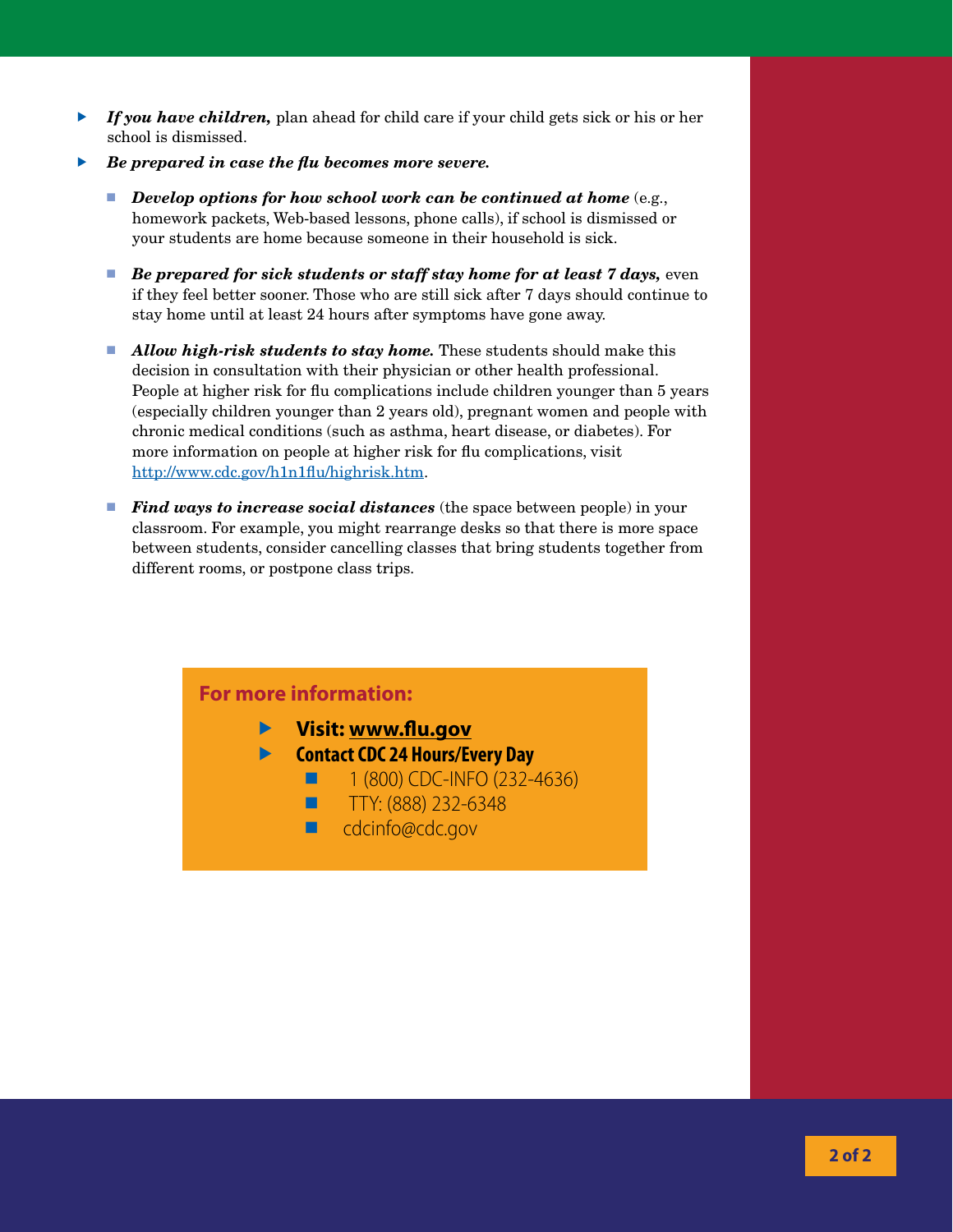## **Action Steps for Parents if School is Dismissed or Children are Sick and Must Stay Home**

- $\blacktriangleright$  Be prepared to support home learning activities if the school makes them available. Your child's school may offer web-based lessons, instructional phone calls, and other types of distance learning. Have school materials, such as text books, workbooks, and homework packets available at home.
- $\blacktriangleright$  Have activities for your children to do while at home. Pull together games, books, DVDs and other items to keep your family entertained.
- f Find out if your employer will allow you to stay at home to care for sick household members or children dismissed from school. Ask if you can work from home. If this is not possible, find other ways to care for your children at home.
- $\blacktriangleright$  If school is dismissed, monitor the school's website, local news, and other sources for information about returning to school.

### Tips for taking care of children (and other household members) with the flu

- **Stay home if you or your child is sick** until at least 24 hours after there is no longer a fever or signs of a fever (without the use of a fever-reducing medicine). Keeping sick students at home means that they keep their viruses to themselves rather than sharing them with others. Stay home even if taking antiviral medicines.
- **F** *Cover coughs and sneezes. Clean hands* with soap and water or an alcoholbased hand rub often and especially after coughing or sneezing.
- **Keep sick household members in a separate room** (a sick room) in the house as much as possible to limit contact with household members who are not sick. Consider designating a single person as the main caregiver for the sick person.
- *Monitor the health of the sick child and any other household members* **by** checking for fever and other symptoms of flu. A fever is a temperature taken with a thermometer that is equal to or greater than 100 degrees Fahrenheit (37.8 degrees Celsius). If you are not able to measure a temperature, the sick person might have a fever if he or she feels warm, has a flushed appearance, or is sweating or shivering.

Watch for emergency warning signs that need urgent medical attention. These warning signs include:

- Fast breathing or trouble breathing
- Bluish or gray skin color
- $\blacksquare$  Not drinking enough fluids
- $\blacksquare$  Not urinating or no tears when crying
- Severe or persistent vomiting
- $\blacksquare$  Not waking up or not interacting

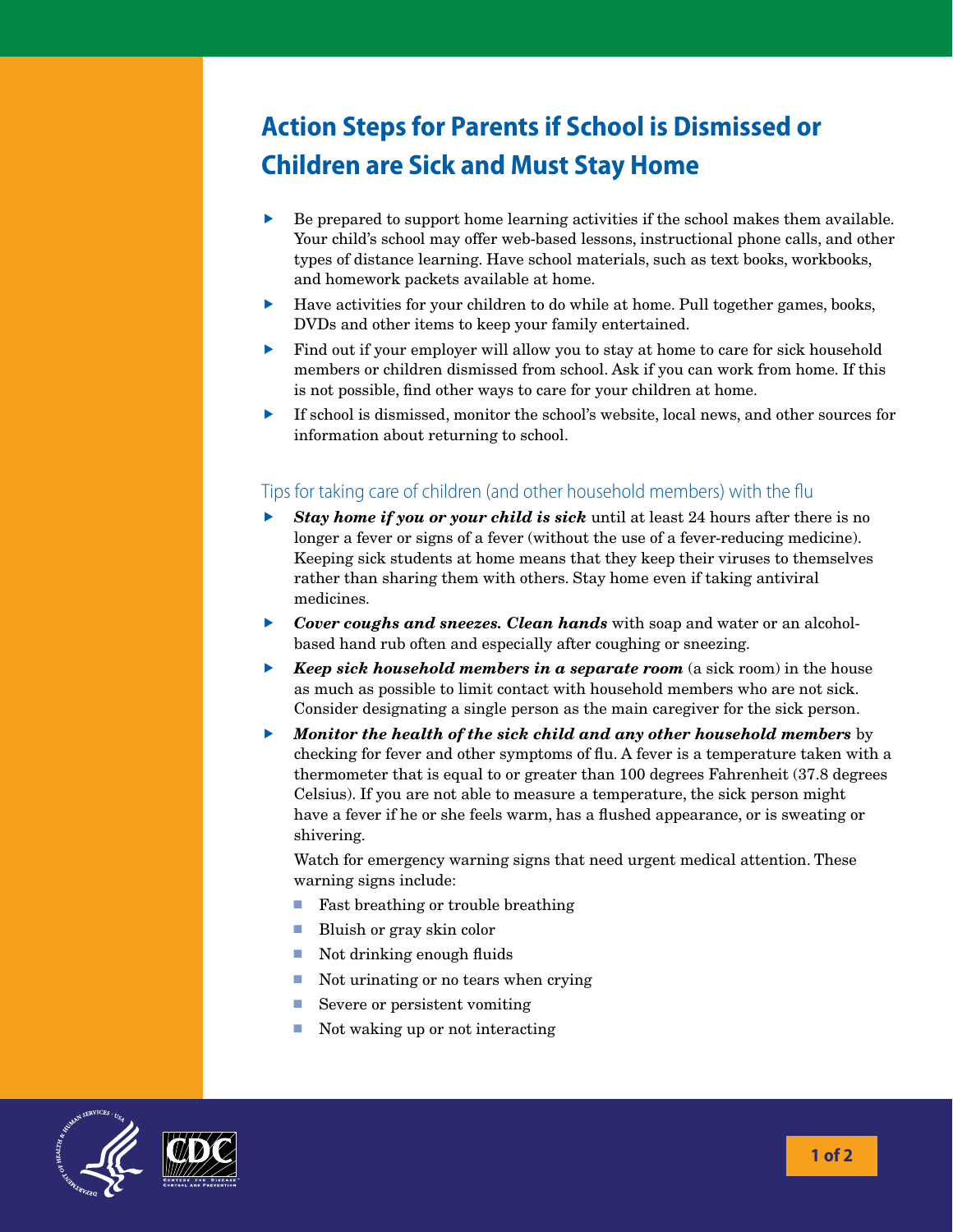- $\blacksquare$  Being so irritable that the child does not want to be held
- Pain or pressure in the chest or abdomen
- Sudden dizziness
- **Confusion**
- **Fig.** Flu-like symptoms improve but then return with fever and worse cough
- f *Check with your health care provider about any special care* needed for household members who may be at higher risk for complications from flu. This includes children under the age of 5 years, pregnant women, people of any age who have chronic medical conditions (such as asthma, diabetes, or heart disease), and people age 65 years and older.
- *Have the sick household member wear a facemask –* **if available and tolerable** – when sharing common spaces with other household members to help prevent spreading the virus to others. This is especially important if other household members are at high risk for complications from flu.
- **b** Ask your health care provider about antiviral medicines or fever-reducing *medicines* for sick household members. Do not give aspirin to children or teenagers; it can cause a rare but serious sickness called Reye's syndrome
- **K** *Make sure sick household members get plenty of rest and drink clear fluids* (such as water, broth, sports drinks, electrolyte beverages for infants) to keep from being dehydrated.

#### If your health department says that flu conditions have become more severe

- **F** *Extend the time sick children stay home* for at least 7 days, even if they feel better sooner. People who are still sick after 7 days should continue to stay home until at least 24 hours after symptoms have gone away.
- f *If a household member is sick, keep any school-aged brothers or sisters home* for 5 days from the time the household member became sick. Parents should monitor their health and the health of other school-aged children for fever and other symptoms of the flu.

### **For more information:**

- **Visit: www.flu.gov**
- **Contact CDC 24 Hours/Every Day**
	- $1 (800)$  CDC-INFO (232-4636)
	- $TTY: (888) 232-6348$
	- cdcinfo@cdc.gov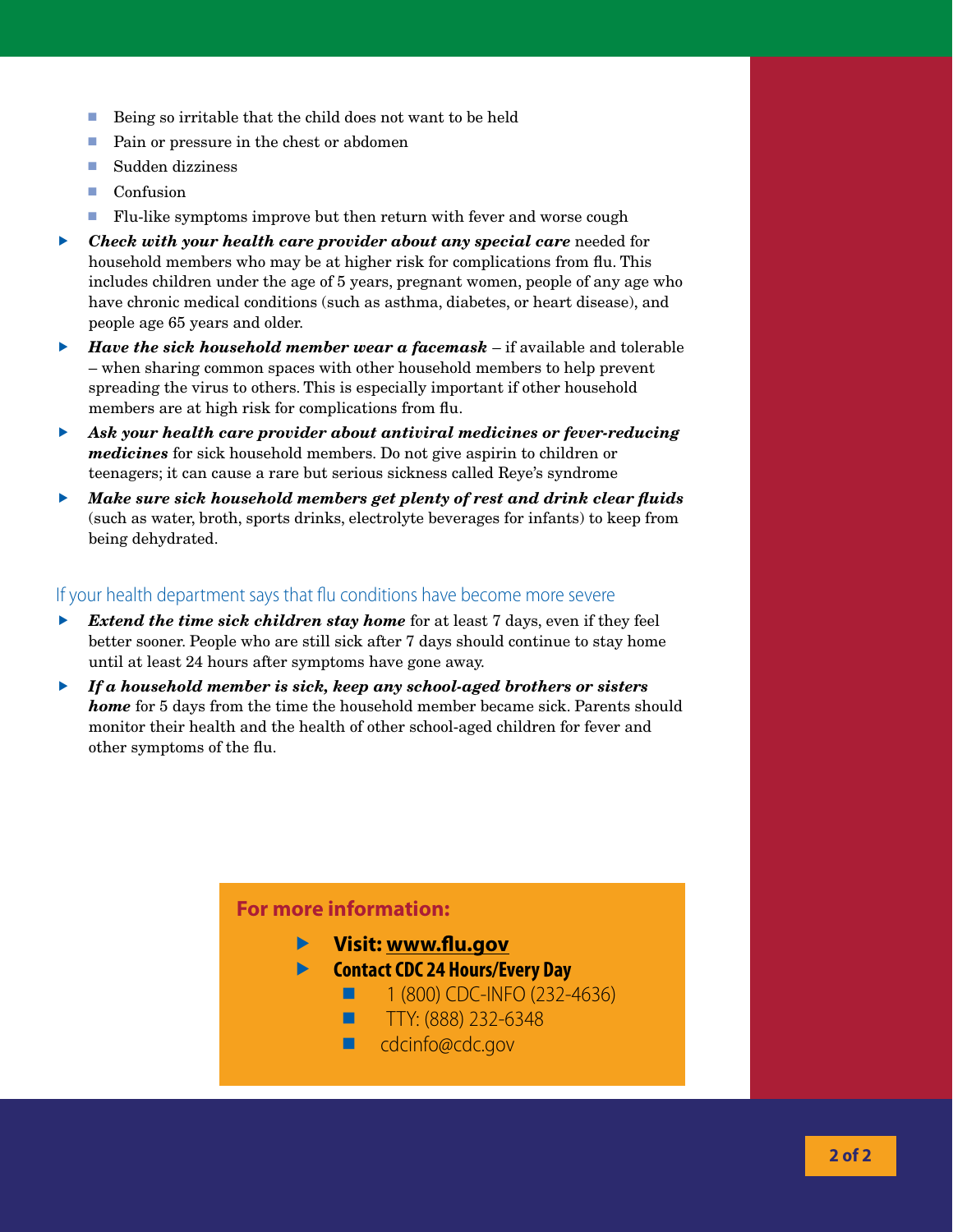## **Action Steps for Parents to Protect Your Child and Family from the Flu this School Year**

The Centers for Disease Control and Prevention (CDC) recommends 4 main ways you and your family may keep from getting sick with the flu at school and at home:

- 1. *Get your family vaccinated* for seasonal flu and 2009 H1N1 flu.
- 2. *Cover your mouth and nose* with a tissue when you cough or sneeze. If you don't have a tissue, cough or sneeze into your elbow or shoulder; not into your hands.
- 3. *Practice good hand hygiene* by washing your hands often with soap and water, especially after coughing or sneezing. Alcohol-based hand rubs are also effective.
- 4. *Stay home if you or your child is sick* for at least 24 hours after there is no longer a fever or signs of a fever (without the use of fever-reducing medicine). Keeping sick students at home means that they keep their viruses to themselves rather than sharing them with others.

### If flu conditions become MORE severe, parents should consider the following steps:

- *Extend the time sick children stay home* for at least 7 days, even if they feel better sooner. People who are still sick after 7 days should continue to stay home until at least 24 hours after symptoms have completely gone away.
- **F** *If a household member is sick, keep any school-aged brothers or sisters home for 5 days* from the time the household member became sick. Parents should monitor their health and the health of other school-aged children for fever and other symptoms of the flu.

### Follow these steps to prepare for the flu during the 2009-2010 school year:

- $\blacktriangleright$  Plan for child care at home if your child gets sick or their school is dismissed.
- $\blacktriangleright$  Plan to monitor the health of the sick child and any other children in the household by checking for fever and other symptoms of flu.
- $\blacktriangleright$  Identify if you have children who are at higher risk of serious disease from the flu and talk to your healthcare provider about a plan to protect them during the flu season. Children at high risk of serious disease from the flu include: children under 5 years of age (especially children younger than 2 years old) and those children with chronic medical conditions, such as asthma, heart disease and diabetes. For more information on people at high risk for flu complications, visit <http://www.cdc.gov/h1n1flu/highrisk.htm>.
- $\blacktriangleright$  Identify a separate room in the house for the care of sick family members.

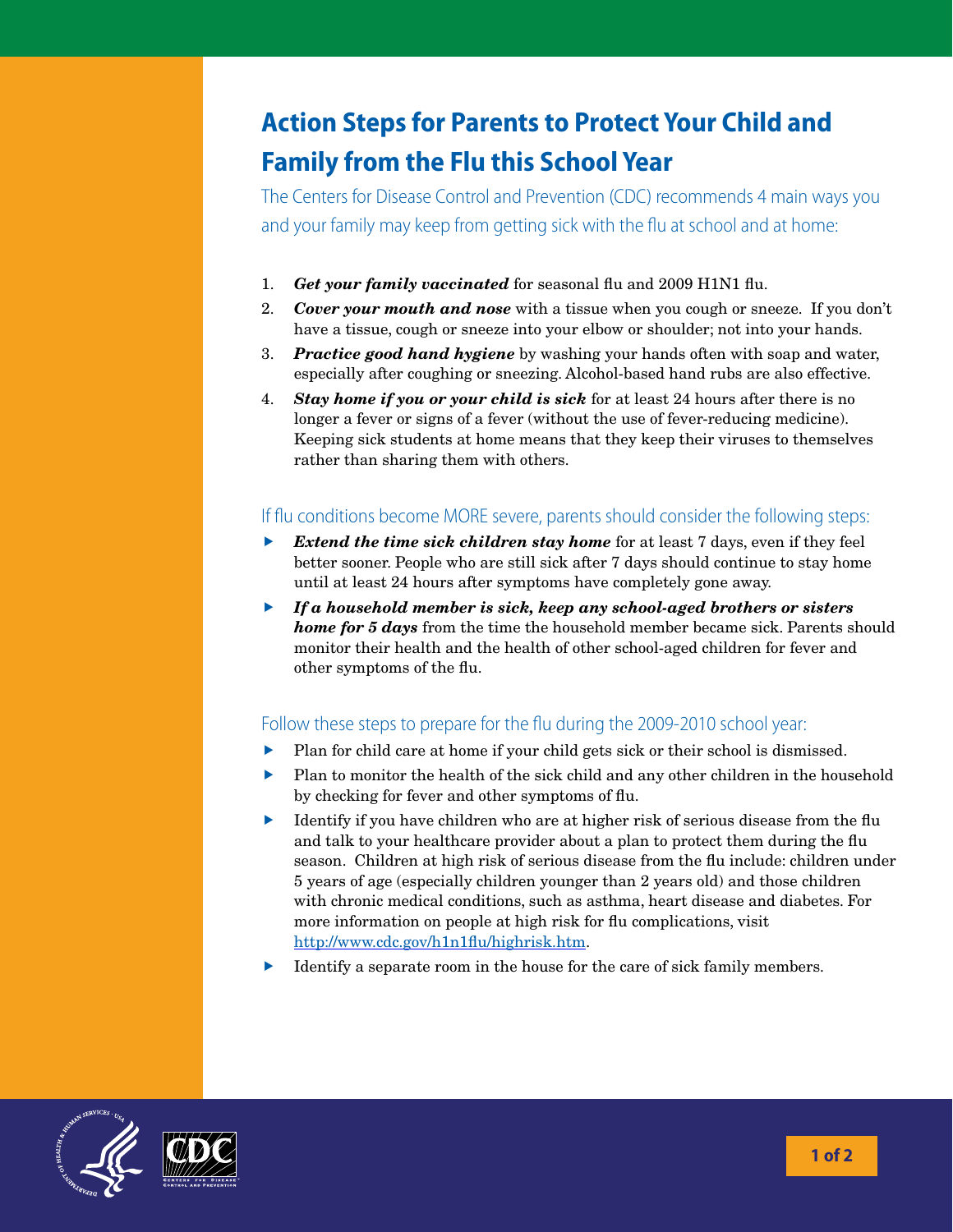- $\blacktriangleright$  Update emergency contact lists.
- f Collect games, books, DVDs and other items to keep your family entertained if schools are dismissed or your child is sick and must stay home.
- $\blacktriangleright$  Talk to your school administrators about their pandemic or emergency plan.

### **For more information:**

- **Visit: www.flu.gov**
- **Contact CDC 24 Hours/Every Day**
	- **1 (800) CDC-INFO (232-4636)**
	- TTY: (888) 232-6348
	- cdcinfo@cdc.gov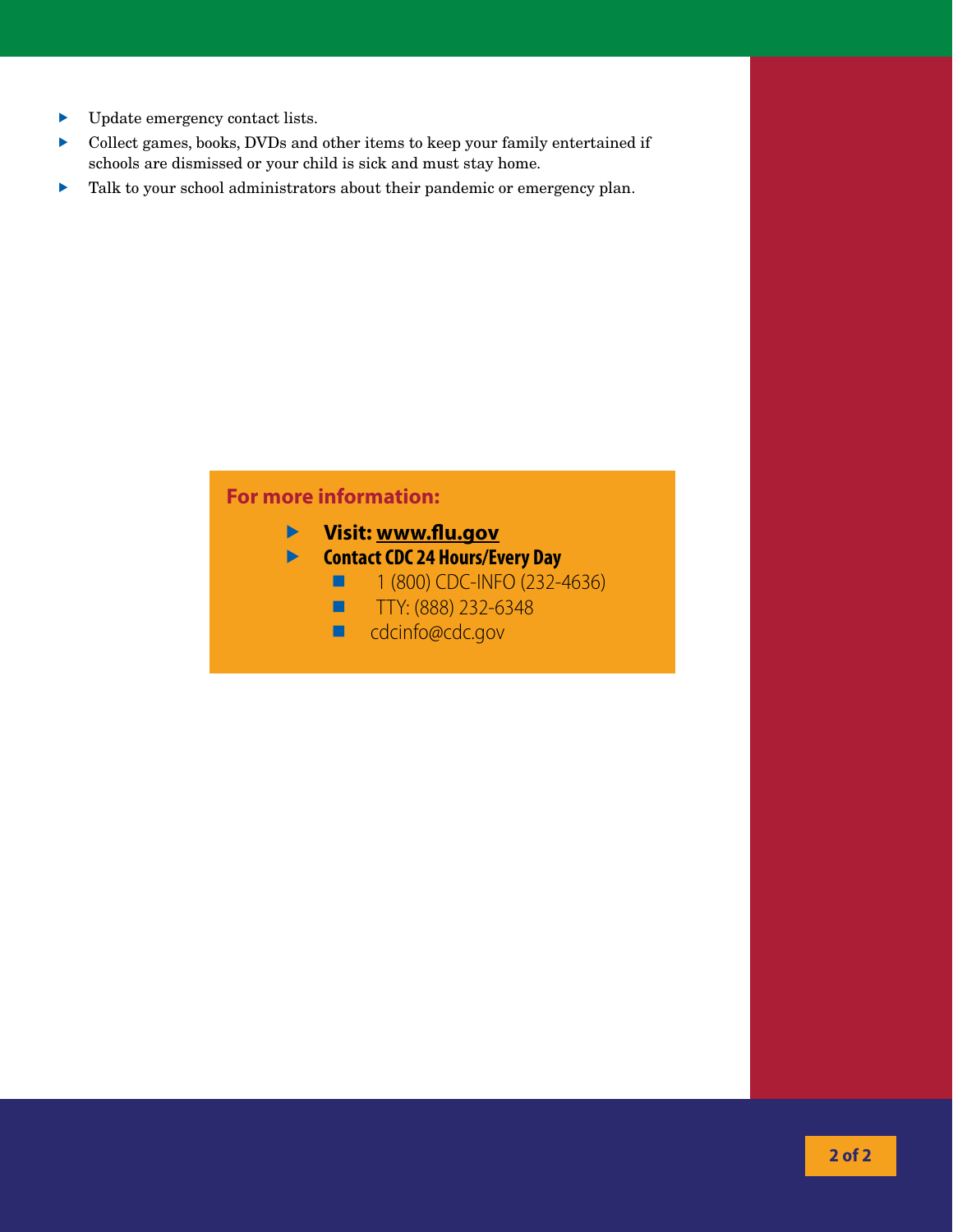## **Action Steps for Parents of Children at Higher Risk for Flu Complications**

Children younger than 5, but especially children younger than 2 years old with chronic health problems such as asthma, neurological or neurodevelopmental conditions [including disorders of the brain, spinal cord, peripheral nerve, and muscle such as cerebral palsy, epilepsy (seizure disorders), stroke, intellectual disability (mental retardation), moderate to severe developmental delay, muscular dystrophy, or spinal cord injury], chronic lung disease (such as chronic obstructive pulmonary disease [COPD] and cystic fibrosis), heart disease (such as congenital heart disease, congestive heart failure and coronary artery disease), blood disorders (such as sickle cell disease) endocrine disorders (such as diabetes mellitus), kidney disorders, liver disorders , metabolic disorders (such as inherited metabolic disorders and mitochondrial disorders), weakened immune system due to disease or medication (such as people with HIV or AIDS, or cancer, or those on chronic steroids) and people younger than 19 years of age who are receiving long-term aspirin therapy are all at high risk for complications from flu. If you are not sure if any of your children are at higher risk for flu complications, please check with a health care provider. For more information at high risk for flu complications, visit [www.cdc.gov/h1n1flu/highrisk.htm.](www.cdc.gov/h1n1flu/highrisk.htm)

### Keep children at high risk for flu complications from getting sick with the flu

- **Fact your child vaccinated** for seasonal flu and 2009 H1N1 flu.
- **F** Have your child *cough and sneeze into a tissue* or into his or her elbow or shoulder if a tissue is not available.
- *Make sure your child's hands are washed* for 20 seconds with soap and water or an alcohol-based hand rub often and especially after coughing or sneezing.
- **Keep your child away from people who are sick.**
- **F** *Clean surfaces and objects that your child frequently touches* with cleaning agents that are usually used.
- $\blacktriangleright$  When there is flu in your community, consider your child's risk of exposure if they attend public gatherings. In communities with a lot of flu, *people who are at risk of complications from flu should consider staying away from public gatherings.*
- f If flu is severe in your community, talk to your health care provider and child's school to *develop a plan on how to handle your child's special needs.*

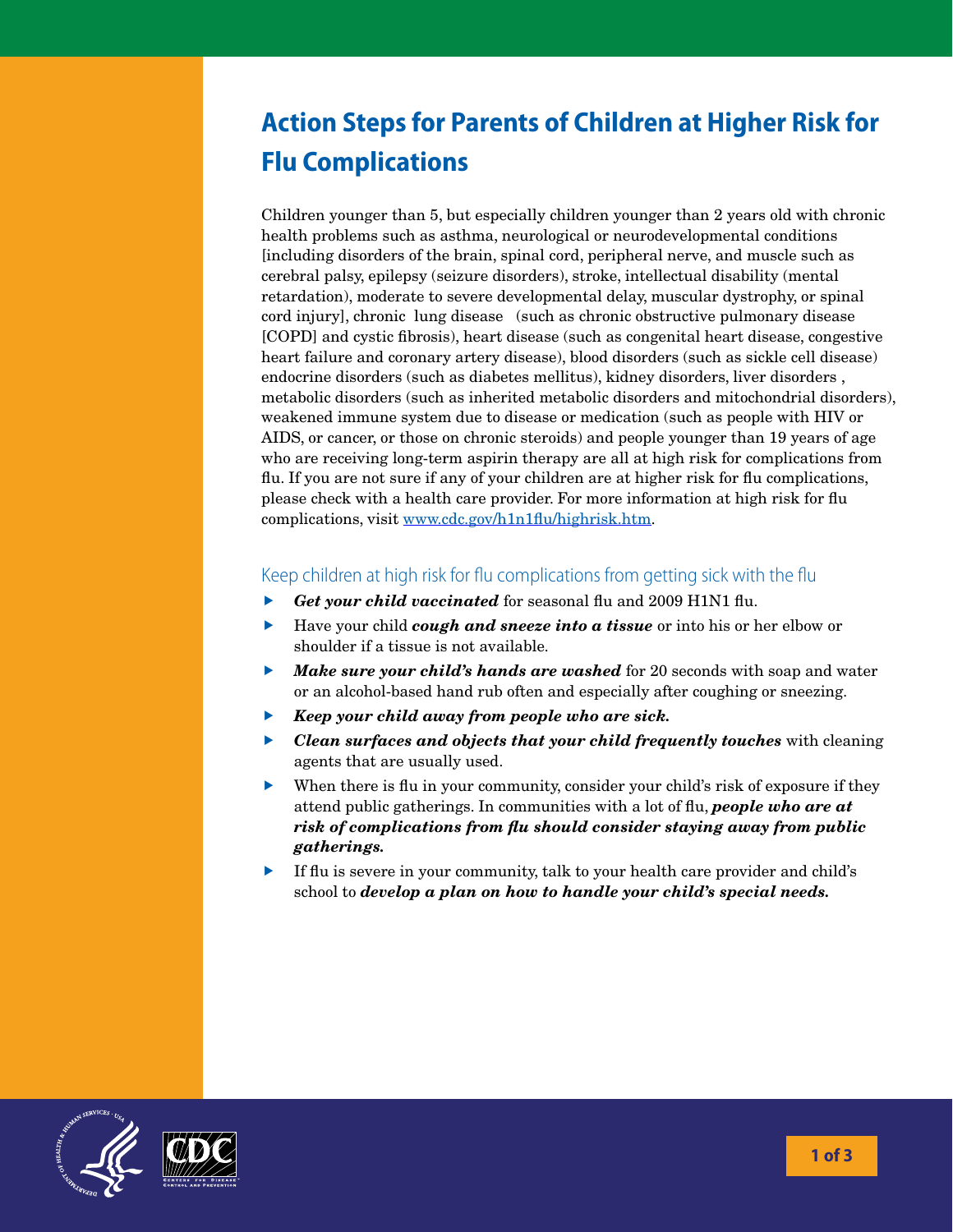### Recognize if your children are sick

Some children may not be able to tell you about their symptoms, which can result in a delay in responding to their illness. It is important to watch carefully for the signs and symptoms of flu or unusual behavior that may be a sign your child is sick. Symptoms of flu include fever, cough, sore throat, runny or stuffy nose, body aches, headache, chills and tiredness. Some people may also have vomiting and diarrhea. A fever is a temperature taken with a thermometer that is equal to or greater than 100 degrees Fahrenheit (37.8 degrees Celsius). If you are not able to measure a temperature, your child might have a fever if he or she feels warm, has a flushed appearance, or is sweating or shivering.

Watch for emergency warning signs that need urgent medical attention. These warning signs include:

- Fast breathing or trouble breathing
- Bluish or gray skin color
- Not drinking enough fluids
- Not urinating or no tears when crying
- Severe or persistent vomiting
- Not waking up or not interacting
- f Being so irritable that the child does not want to be held
- Pain or pressure in the chest or abdomen
- Sudden dizziness
- Confusion
- f Flu-like symptoms improve but then return with fever and worse cough

Please share this information with your child's teacher or other caregivers, so they can tell you if they notice your child is not feeling well.

### Tips for taking care of high risk children with the flu

- *Contact your health care provider immediately if your child is sick.* **This is** important because the antiviral medicines used to treat flu work best when started within the first 2 days of getting sick. It's very important that antiviral drugs be used early to treat flu in people who are very sick (for example people who are in the hospital) and people who are sick with flu and have a greater chance of getting serious flu complications. Other people may also be treated with antiviral drugs by their health care provider this season. Your health care provider will tell you what special care is needed for your child.
- *Keep your sick child at home* until at least 24 hours after there is no longer a fever or signs of a fever (without the use of a fever-reducing medicine). Keep your child home unless they need to go to the health care provider.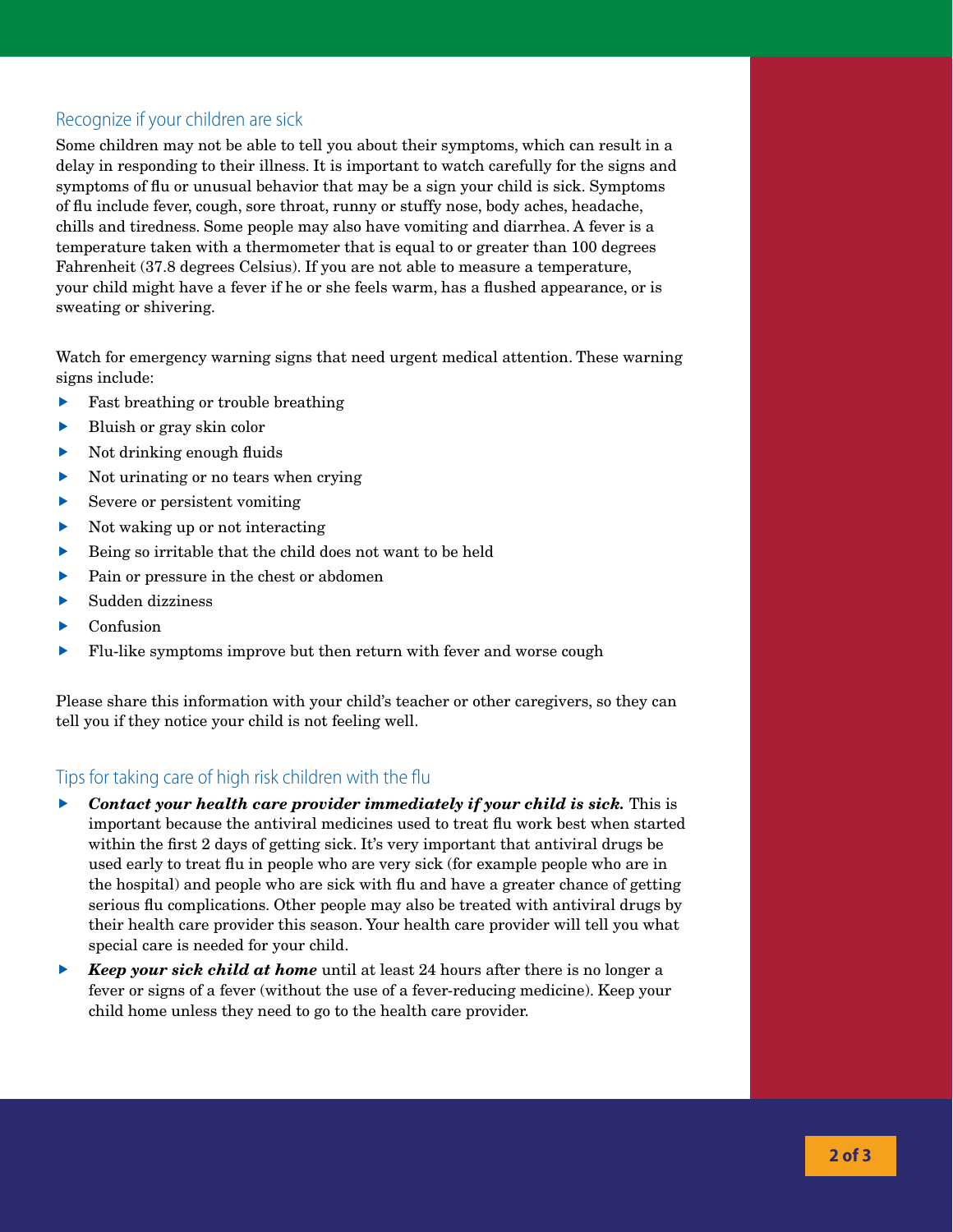- **K** *Make sure your child gets plenty of rest and drinks clear fluids* (such as water, broth, sports drinks, electrolyte beverages for infants, Pedialyte®) to keep from being dehydrated.
- **F** *If your child has a fever, use fever-reducing medicines that your health care provider* recommends based on your child's age. Aspirin (acetylsalicylic acid) *should not* be given to children or teenagers who have flu; this can cause a rare but serious illness called Reye's syndrome.
- **EXECP YOUT SICK Child in a separate room** (a sick room) in the house as much as possible to limit contact with household members who are not sick. Consider designating a single person as the main caregiver for the sick child.

### **For more information:**

- **Visit: www.flu.gov**
- **Contact CDC 24 Hours/Every Day**
	- **1 (800) CDC-INFO (232-4636)**
	- TTY: (888) 232-6348
	- cdcinfo@cdc.gov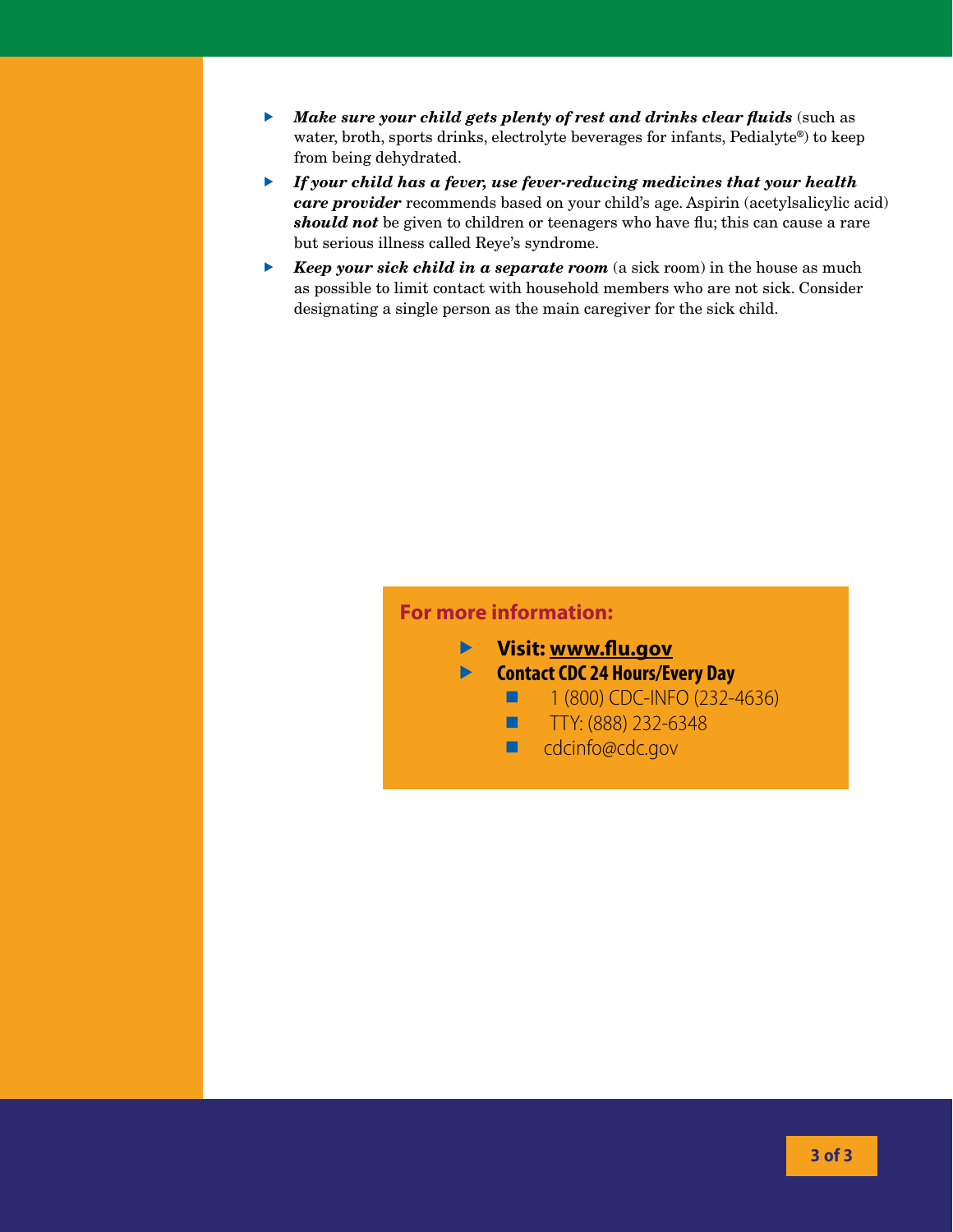**Additional Communication Resources**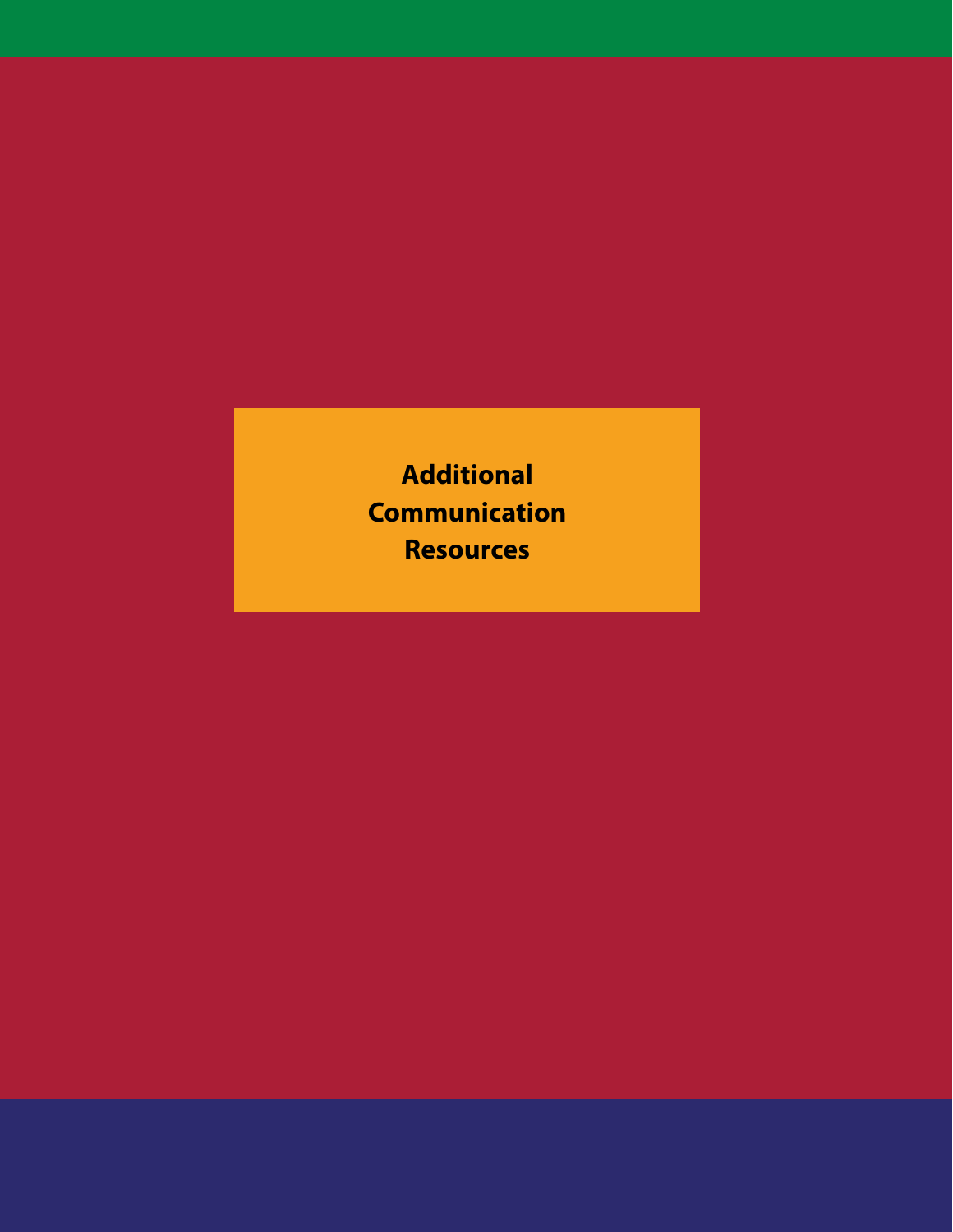### **CDC Posters for Schools about Flu Prevention**

and languages)

Use the following posters in your classrooms, hallways, and around the school to edu-*Use the following posters in your classrooms, hallways, and around the*  cate students, teachers, and staff about ways to prevent the spread of flu.

*www.cdc.gov/germstopper/materials.htm* (available in different sizes and languages)

where  $\alpha$  is the contract of the interior  $\alpha$  in different sizes  $\alpha$  in different sizes  $\alpha$  in different sizes  $\alpha$ 



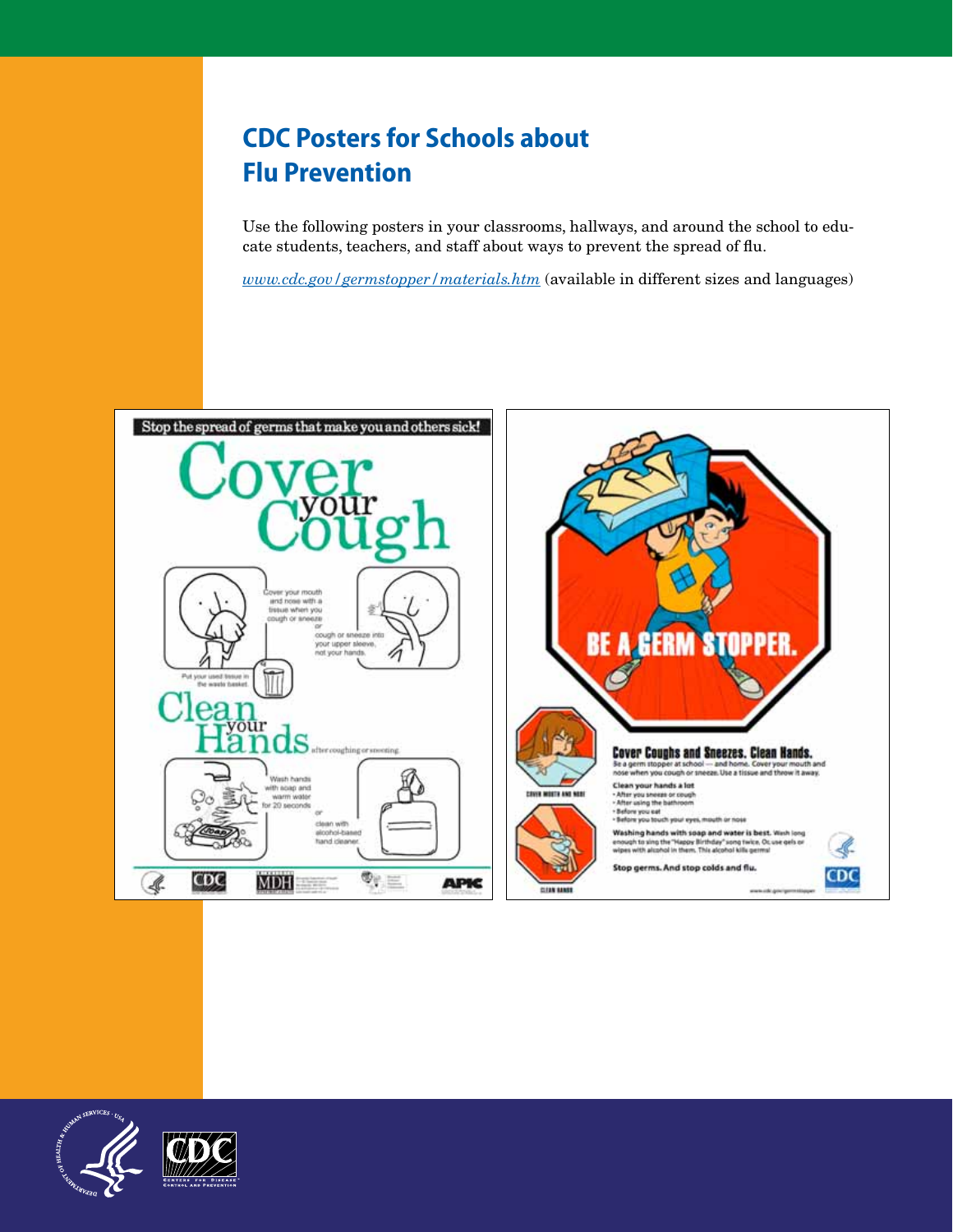### **Other Posters for Schools about Flu Prevention**

*www.publichealth.va.gov/flu/materials/* (includes other posters, brochures, buttons, **Other Posters for Schools about Flu Prevention**  stickers and other materials)



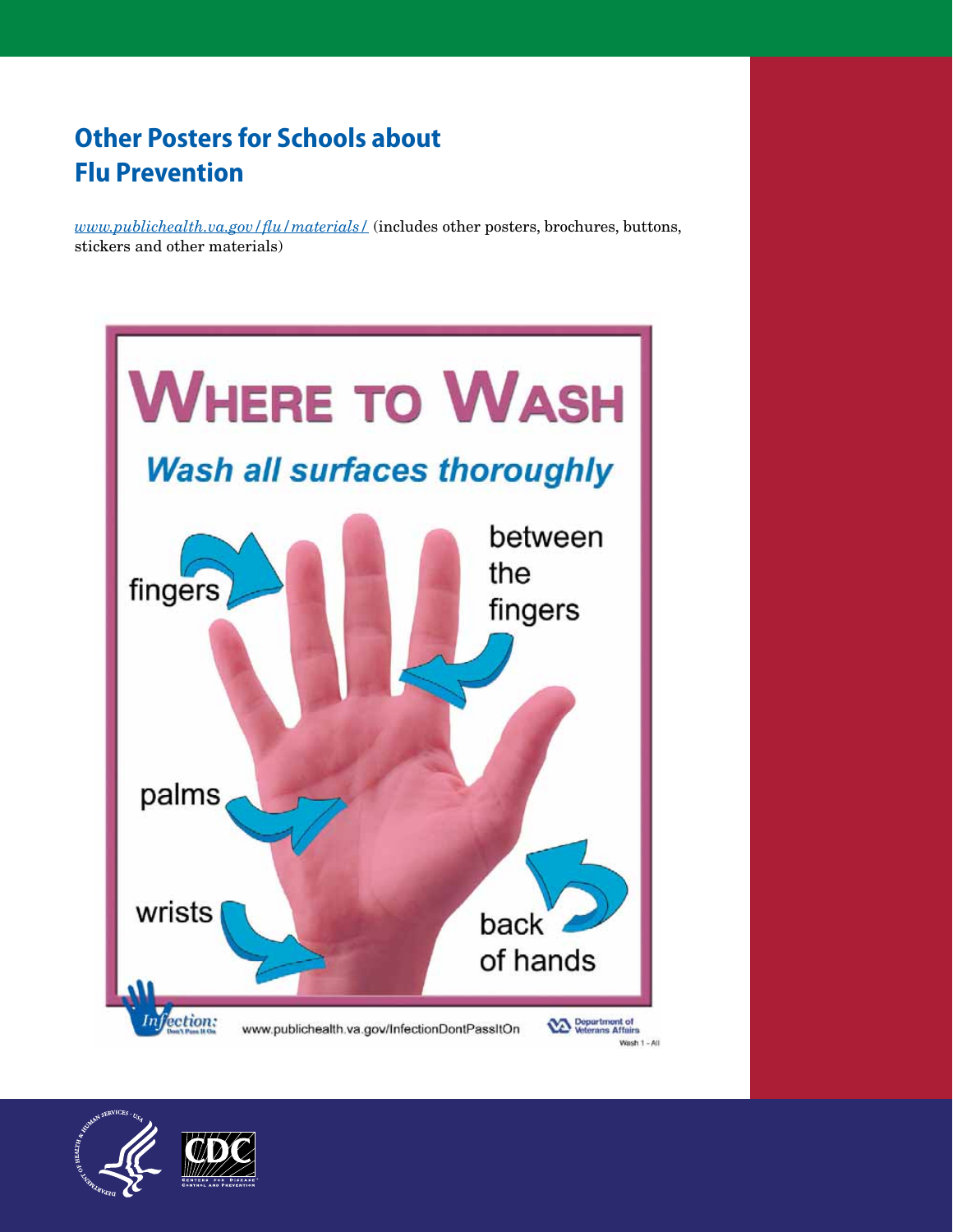### **Communication Tools About Flu for School Administrators**

Template letter or email for parents about steps the school is taking during current flu conditions

*Coordinate efforts with your local health department and county or state education agency prior to distributing this letter or email communication to ensure that all information is timely, relevant, and accurate. Visit www.flu.gov to download and adapt a Microsoft Word version of this letter and for more flu information to share with parents.*

#### Dear Parent,

As you may know, flu can be easily spread from person to person. Therefore, we are taking steps to reduce the spread of flu in [School name]. We want to keep the school open to students and functioning in a normal manner during this flu season. *But, we need your help to do this.*

We are working closely with the [*county/state education agency*] and the [*county/state*] health department to monitor flu conditions and make decisions about the best steps to take concerning schools. We will keep you updated with new information as it becomes available.

*If the flu becomes more severe,* we may take additional steps to prevent the spread such as:

- $\triangleright$  conducting active fever and flu symptom screening of students and staff as they arrive at school,
- making changes to increase the space between people such as moving desks farther apart and postponing class trips, and
- dismissing students from school for at least 7 days if they become sick.

For now we are doing everything we can to keep our school functioning as usual. Here are a few things you can do to help.

- **Teach your children to wash their hands** often with soap and water or an alcohol-based hand rub. You can set a good example by doing this yourself.
- **Teach your children not to share personal items** like drinks, food or unwashed utensils, and to cover their coughs and sneezes with tissues. Covering up their coughs or sneezes using the elbow, arm or sleeve instead of the hand when a tissue is unavailable.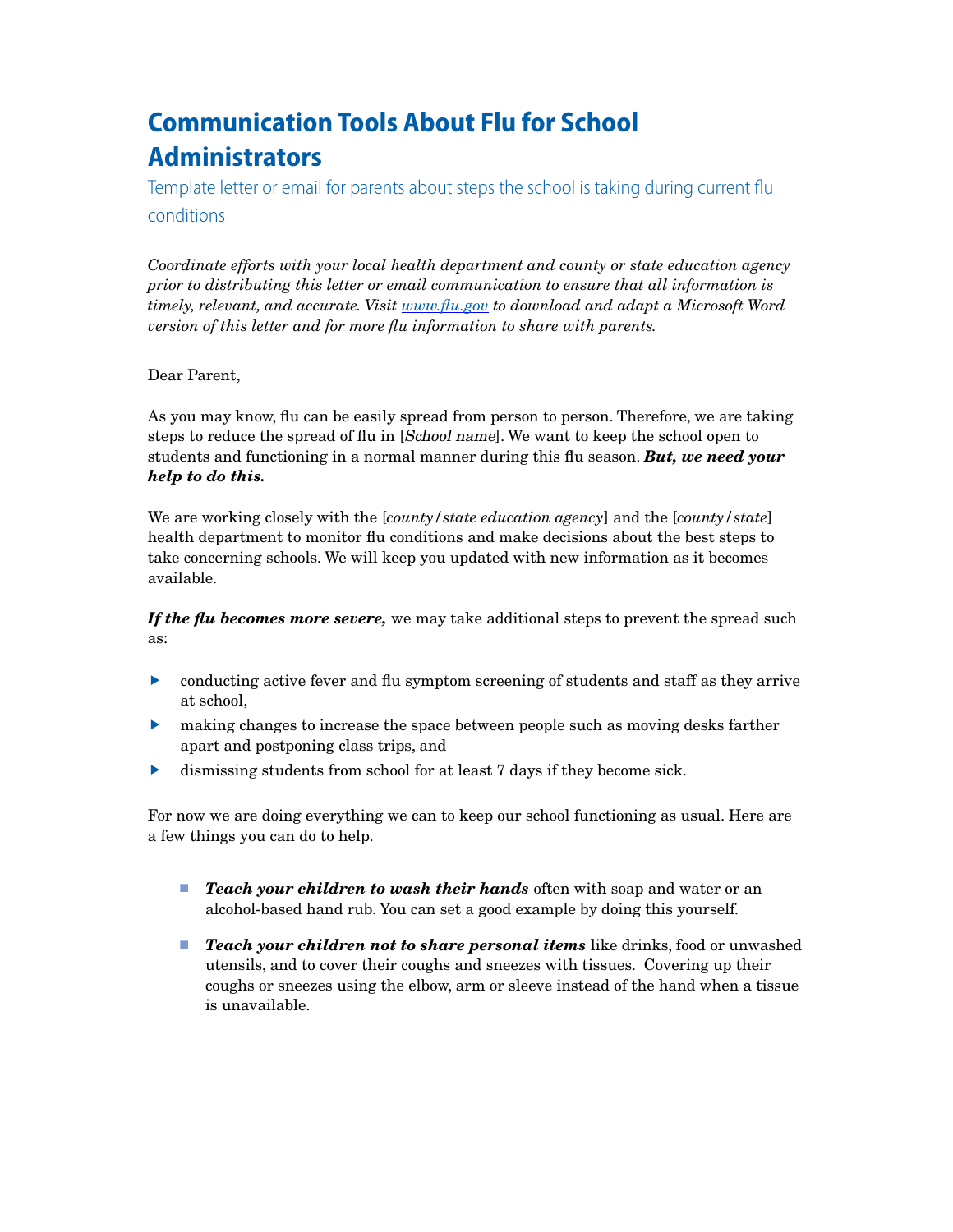- **Know the signs and symptoms of the flu.** Symptoms of the flu include fever (100 degrees Fahrenheit, 37.8 degrees Celsius or greater), cough, sore throat, a runny or stuffy nose, body aches, headache, and feeling very tired. Some people may also vomit or have diarrhea.
- *Keep sick children at home* for at least 24 hours *after* they no longer have fever or do not have signs of fever, without using fever-reducing drugs. Keeping children with a fever at home will reduce the number of people who may get infected.
- *Do not send children to school if they are sick.* Any children who are determined to be sick while at school *will be sent home*.

For more information, [*see the attached flyer/additional information and*] and visit www.flu.gov, or call 1-800-CDC-INFO for the most current information about the flu. For more information about flu in our community and what our school is doing, visit [*school/ health department website*] or call [*appropriate phone number*]. We will notify you of any additional changes to our school's strategy to prevent the spread of flu.

Sincerely,

[*School administrator's name and signature*]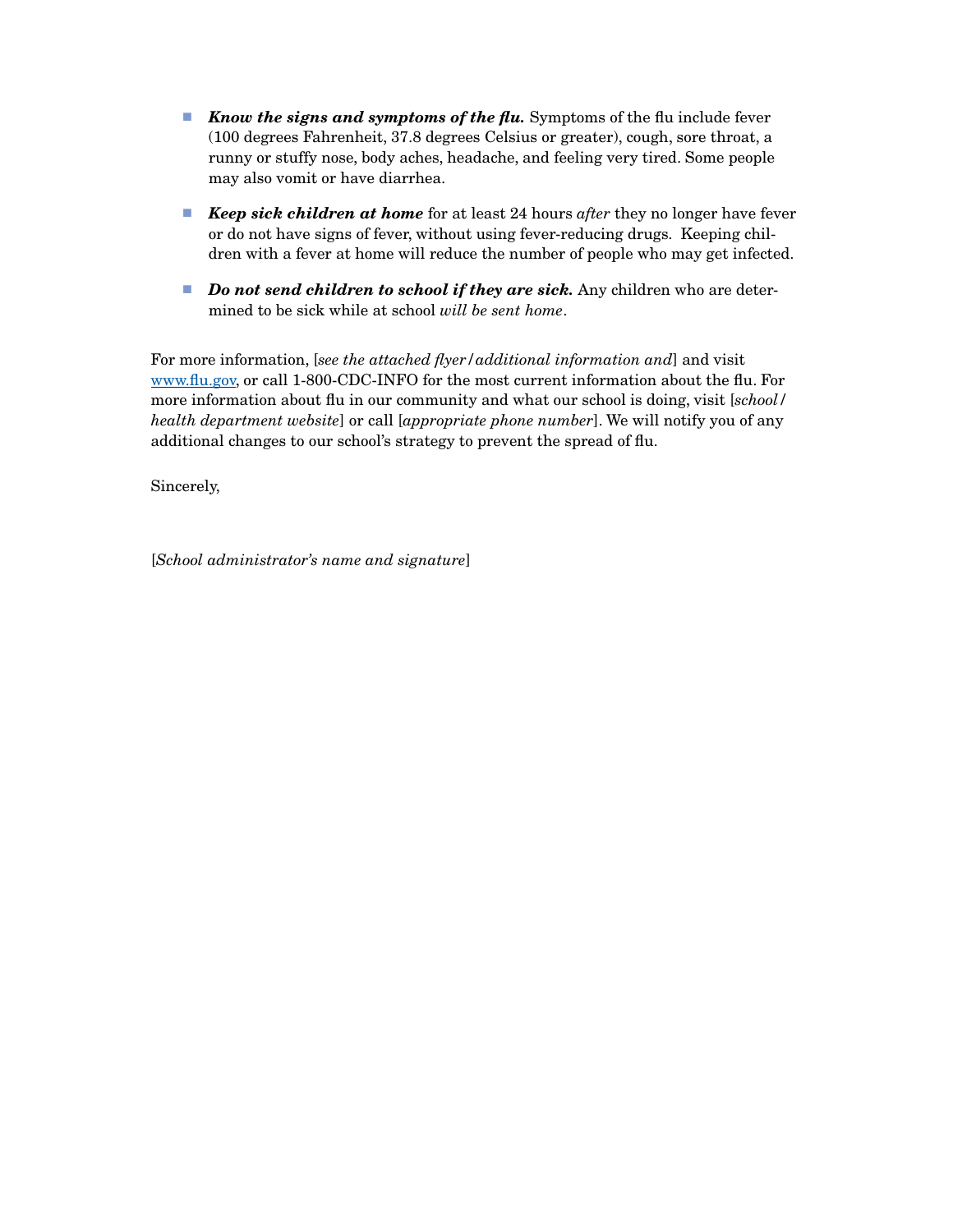### **Communication Tools About Flu for School Administrators**

Template letter or email for parents on steps the school is taking during severe flu conditions

*Coordinate with your local health department and county or state education agency prior to distributing this letter or email to ensure that all information is timely, relevant, and accurate. Visit www.flu.gov to download and adapt a Microsoft Word version of this letter and for more flu information to provide to parents.*

#### Dear Parent,

As you may know flu is spreading easily from person to person and school-age children are among the groups most affected. We are taking steps to prevent the spread of flu in [*School name*]. Currently, flu conditions in [*name of county or area or in the United States*] have become more severe. We want to keep the school open and functioning as normal for as long as possible. *We need your help to do this.*

We are working closely with the [*county/state education agency*] and the [*county/state*] health department to monitor flu conditions and make decisions about the best steps to take. Since flu conditions have become more severe, we are now implementing the following steps to prevent the spread of flu within our school.

*Choose which steps your school will take below and feel free to adapt as needed. Coordinate with your local health department and county or state education agency regarding which activities are appropriate for your school. Coordination with the local health department will ensure a consistent message to parents and the community at large.*

- **Extending the time sick students or staff stay home** for at least 7 days, even if they feel better sooner. People who are still sick after 7 days should continue to stay home until at least 24 hours after their symptoms have gone away.
- **Allowing high risk students and staff to stay home.** Certain groups are at higher risk of developing serious complications from flu. These groups include children under the age of 5 years, pregnant women, people of any age who have chronic medical conditions (such as asthma, diabetes, or heart disease), and people age 65 years and older. These students and staff should consult their health care provider to make the decision to stay home.
- **F** *Conducting active fever and symptom screening* of students and staff upon arrival at school. School staff will ask students about symptoms suggestive of a respiratory infection such as fever, cough, sore throat, runny or stuffy nose, body aches and fatigue. Any student who has at least 2 of these symptoms will be separated from others, offered a surgical mask, and sent home as soon as possible.
- **F** *Increasing social distances* (the space between people) at school. We will be rotating teachers between classrooms while keeping the same group of students in one classroom, canceling classes that bring students together from multiple classrooms, holding classes outdoors when possible, moving desks farther apart, dividing classes into smaller groups, discouraging use of school buses and public transit, moving classes to larger spaces to allow more space between students, and postponing class trips.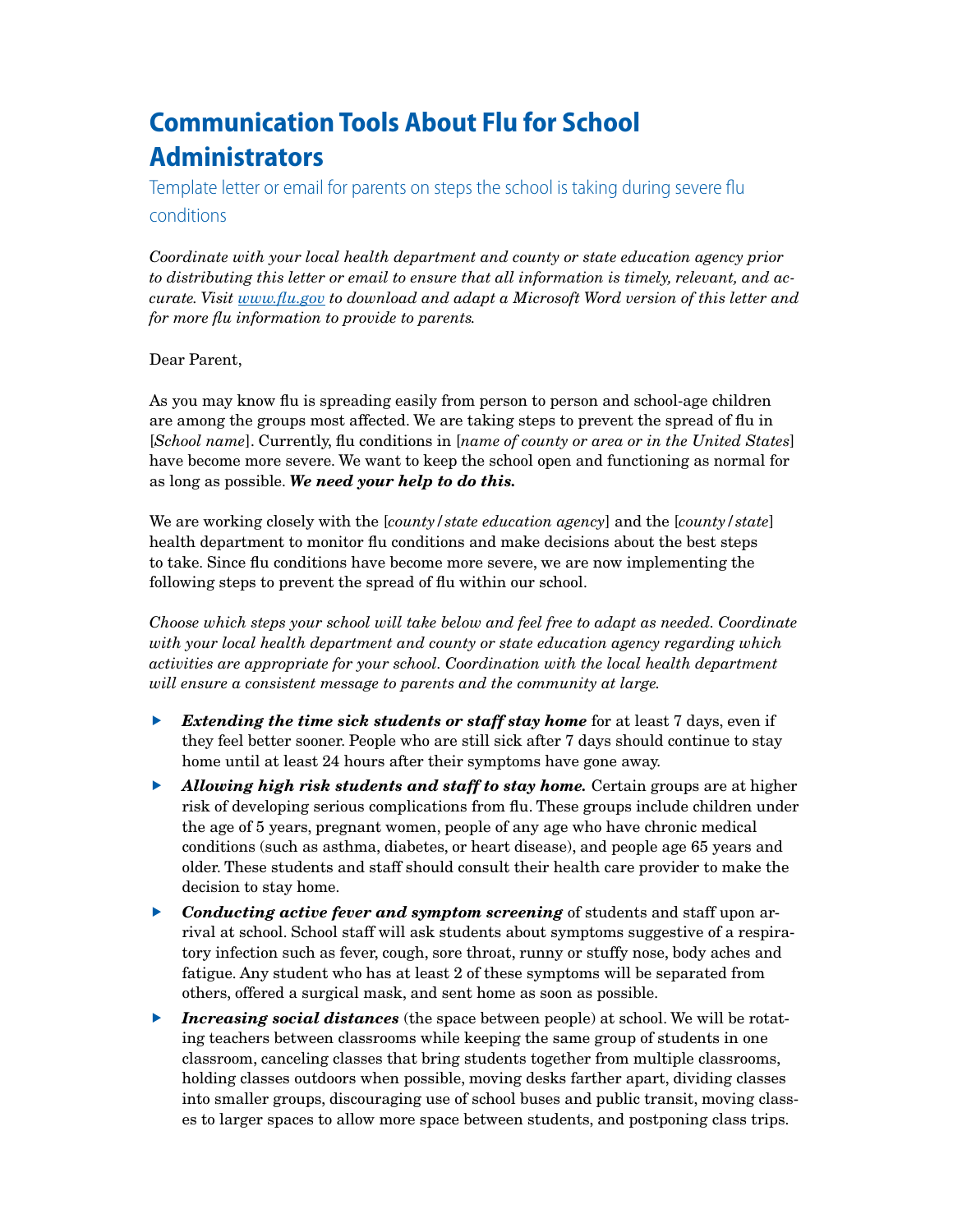*F Dismissing students.* We will keep students home for [5-7] days and then reassess with the [*county/state education agency*] and the [*county/state*] health department. We will keep you informed of when students may return to school. During dismissal we will continue school work from home through [*homework packets, web-based lessons, phone calls, etc.*]. Staff will remain at school to develop and deliver lessons and materials and continue to provide [*important services, school lunches, etc.*]. We will also be [*canceling, postponing*] all school-related mass gatherings. This includes [*sporting events, school dances, performances, rallies, commencement ceremonies, etc.*].

Here are a few things you can do to help since flu conditions are now more severe.

- *Teach your children to wash their hands* often with soap and water. You can set a good example by doing this yourself.
- **Teach your children not to share personal items** like drinks, food or unwashed utensils, and to cover their coughs and sneezes with tissues. If they don't have a tissue, they should cough or sneeze into their upper sleeve, not their hands.
- **Know the signs and symptoms of the flu.** Symptoms of the flu include fever (100 degrees Fahrenheit, 37.8 degrees Celsius or greater), cough, sore throat, a runny or stuffy nose, body aches, headache, and feeling very tired. Some people may also vomit or have diarrhea.
- **Extend the time sick children stay home** for at least 7 days, even if they feel better sooner. People who are still sick after 7 days should continue to stay home until at least 24 hours after symptoms have gone away.
- *If a household member is sick, keep any school-aged brothers or sisters home for 5 days* from the time the household member became sick. Parents should monitor their health and the health of other school-aged children for fever and other symptoms of the flu.
- **Don't send children to school if they are sick.** Any children who are sick at school *will be sent home.* Staying home when sick will allow your children to rest and allows you to monitor their health closely. Keeping your sick child home is the responsible thing to do. It protects fellow students and school staff, especially those who are at higher risk of severe illness from the flu.

For more information, [*see the attached flyer/additional information and*] visit www.flu.gov, or call 1-800-CDC-INFO for the most current information about the flu. For more information about flu in our community and what our school is doing, visit [*school/ health department website*] or call [*appropriate phone number*]. We will notify you of any additional changes to our school's strategy to prevent the spread of flu.

Sincerely,

[*School administrator's name and signature*]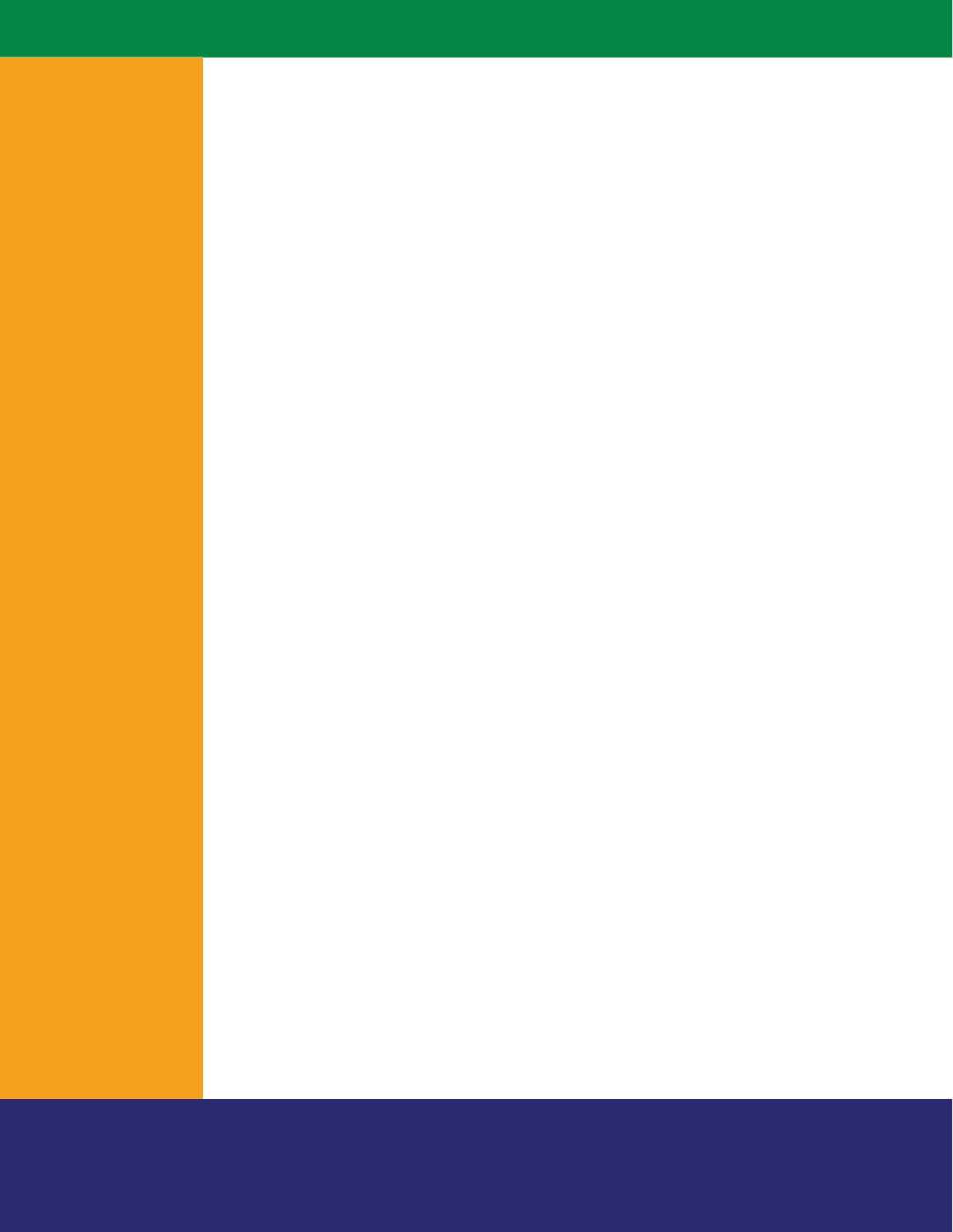## **Fact Sheets to Inform Parents**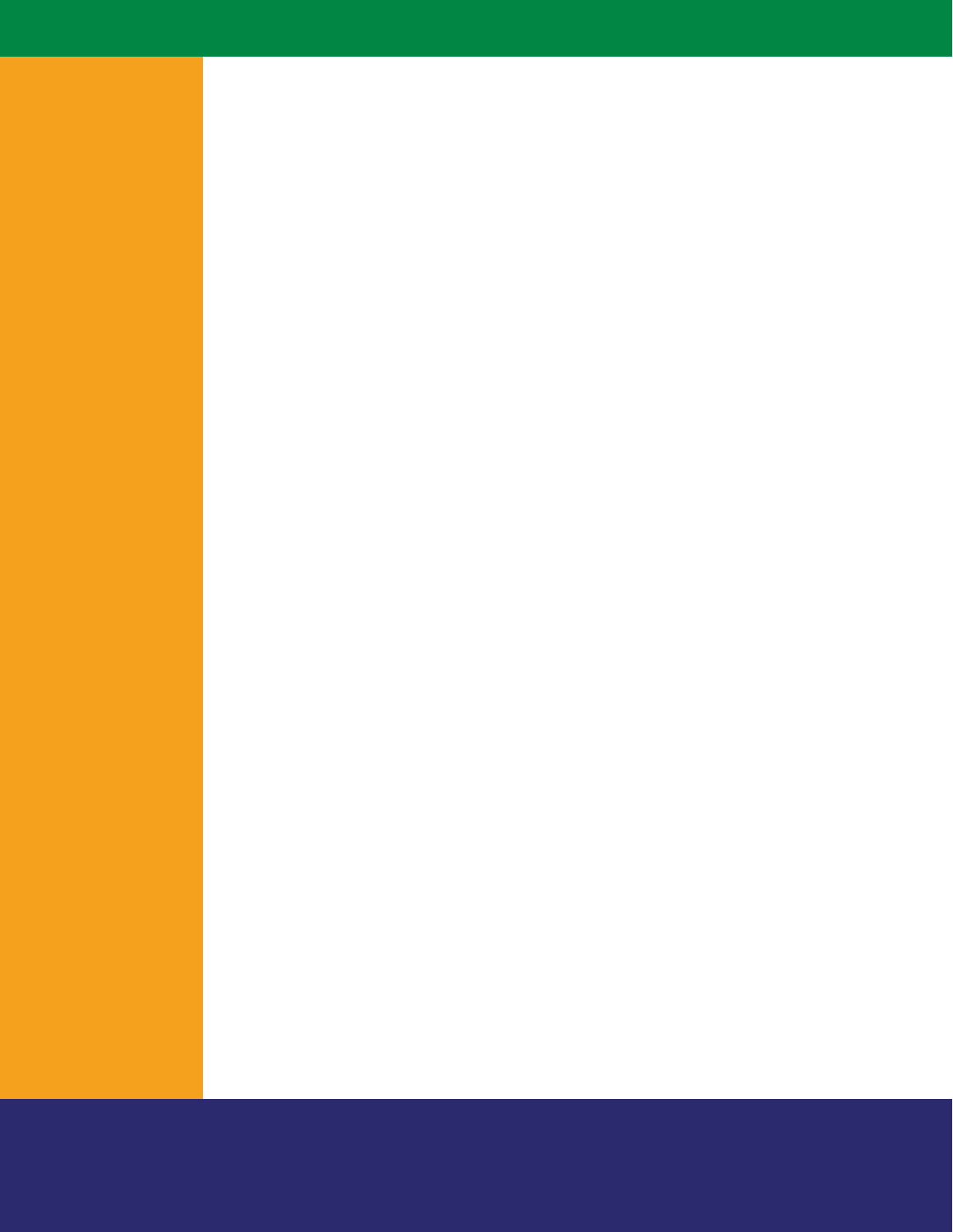**Information on Where to Find Posters for Schools about Flu Prevention**